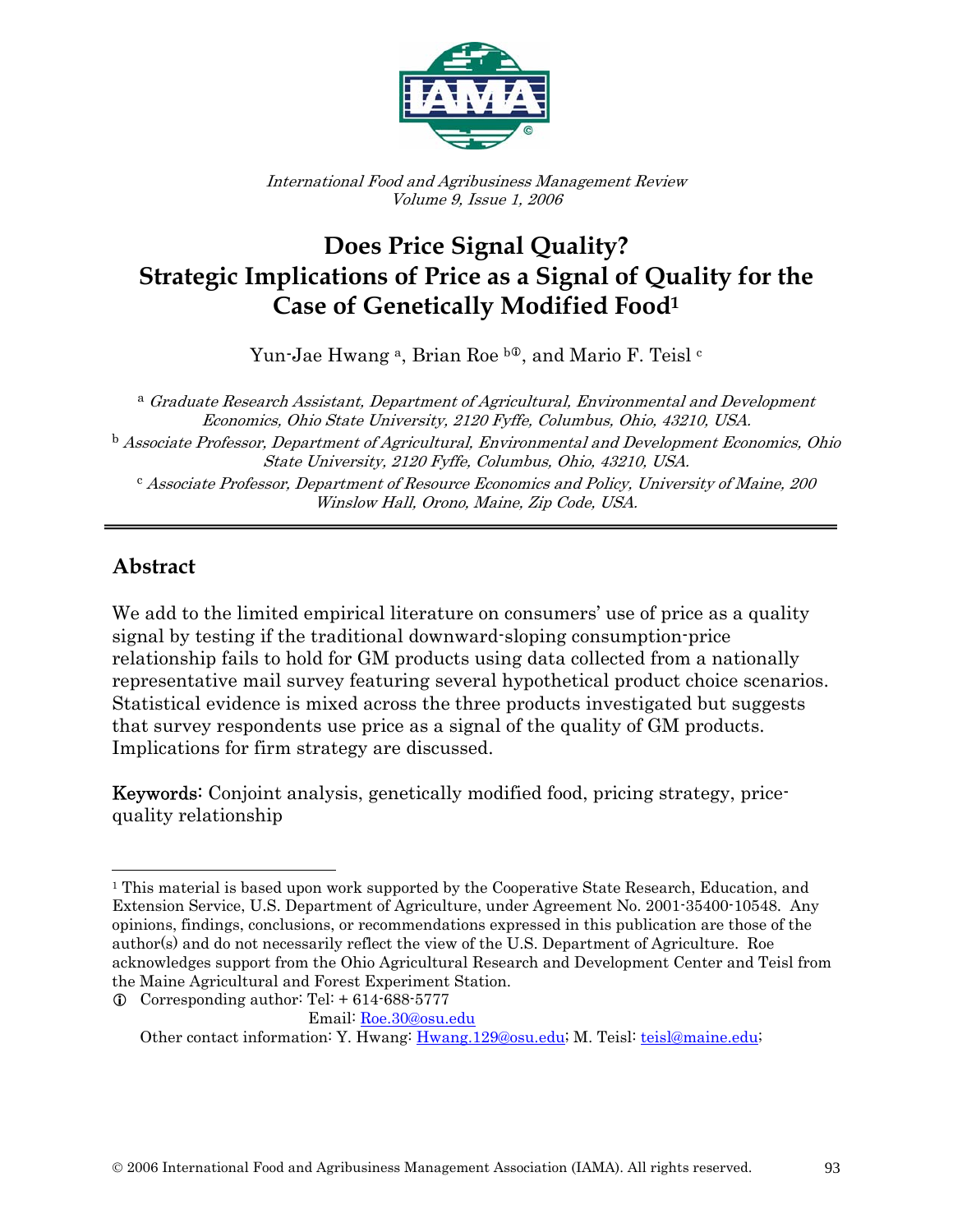# **Introduction**

The mantra preached in nearly every introductory economics course is simple and universal – holding all else equal, when price goes up, consumption falls. However, this truism may not hold for scenarios more involved than those discussed in Economics 101. For example, when a consumer is not entirely sure of a product's quality because quality is highly subjective (e.g., fashion or art), novel (e.g., a new technology), or difficult to verify prior to purchase (e.g., credence attributes like organic or dolphin-safe certifications), consumers may turn to one or more signals – including price – to form quality perceptions.

Products containing genetically modified (GM) ingredients meet each of the aforementioned criteria, i.e., GM ingredients are novel, their presence is difficult to verify, and their impact on quality may be viewed differently across individuals with the same knowledge. This leads to additional difficulty for product managers attempting to formulate pricing strategy in the presence of more a complex quality signaling environment. The purpose of this article is to determine whether consumers might use price as a complex signal of quality when judging GM products and to discuss the strategic implications if consumers do use price to infer quality.

Economists have posed many theoretical models to predict whether price or some combination of price and another quality signal such as advertising can effectively signal product quality when consumers are not fully informed (e.g., Klein and Leffler, 1981; Wolinsky, 1983; Milgrom and Roberts, 1986) and to better understand how the introduction of price as a quality signal may impact the shape of consumer demand functions (Pollak, 1977) and alter the nature of market equilibrium (Balasko, 2003). Jones and Hudson (1996) developed a model of the price-quality relationship at different price levels and concluded that there is a critical price interval in which price is used as a signal of quality. However, the results of their paper exclude the role of price as a signal of quality at lower price levels. They suggest that the price above a critical price is used to signal quality while discounted prices are not.

While empirical tests are not as common as theoretical work in this area, several authors have explored the predictions of various signaling models by correlating objective quality assessments of various consumer goods with price, advertising and other signals of product quality within particular markets (Landon and Smith, wine, 1998; Nichols, cars, 1998; Esposto, cigars, 1998) or across several markets (e.g., Hjorth-Andersen, 1991; Caves and Greene, 1996). Caves and Greene (1996) show that quality-price correlations exist in many markets and that the level of correlation is higher for product categories that include more brands and is lower for convenience goods.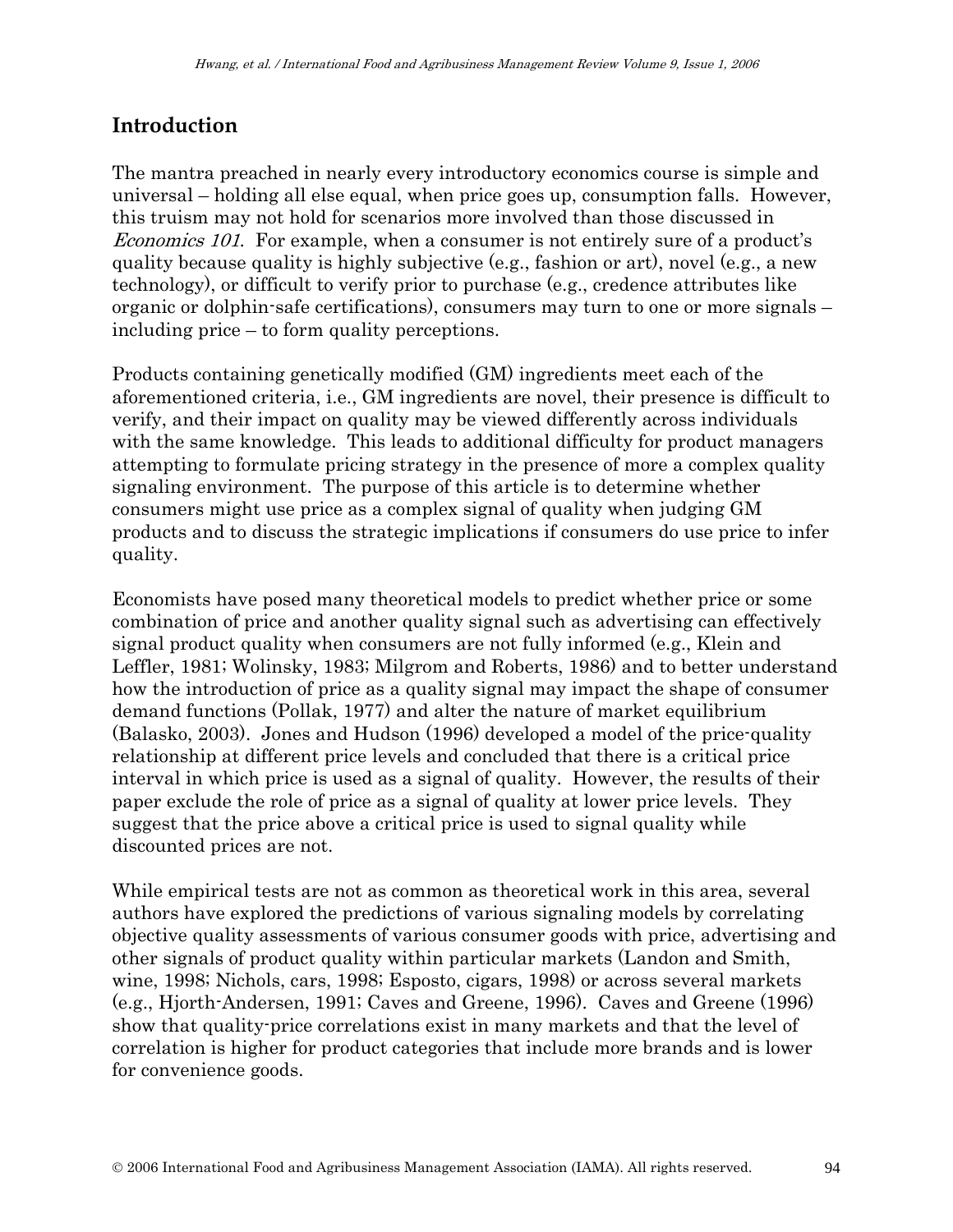Although all these papers approached the issues differently, they each suggest that price acts as a signal of quality. However, most of these papers focus on the empirical relationship itself rather than the behavioral effects induced from the relationship. In other words, most of these papers analyze the relationship between observed price and objectively-measured quality rather than individual consumer's purchase decisions induced by particular combinations of price and non-price quality signals. For instance, Caves and Greene (1996) analyze the correlations between product quality and price using data from *Consumer Reports*, in which experts rate the quality of various products. Esposto (1997) analyzes the relationship between price and quality by estimating a hedonic equation in which price is explained by experts' product quality ratings. However, these papers do not analyze consumers' consumption choice as a function of price and non-price quality signals.

The social and private efficacy of GM technology in food production is an increasingly studied issue in food consumption research. Many studies have examined GM acceptance as a food safety issue because, for some people, the perceived safety of GM technology is unresolved. That is, for some, food produced with GM technology indicates low quality. However, others suggest that the application of GM technology in food production could decrease food expenditures, reduce production costs, improve food attributes such as nutritional content and limit environmental problems such as agricultural chemicals residues (the Institute of Food Science & Technology, 2004). For example, Baker et al. (2001) document consumer segments that believe GM technologies represent high quality in the corn flakes cereals market.

Individuals' perceptions of the risk associated with particular products vary by product and can be greatly influenced by emotion and other subjective factors. In fact, some researchers define risk perception as psychological interpretation of product properties (Rozin et al., 1986; Yeung and Morris, 2001). Hence, signals of food safety and other dimensions of quality enter into the consumer's decision calculus. In the case of GM technology, food safety is likely to be more subjective because the safety of its adoption does not meet with uniform perception across all segments of consumers, i.e., GM ingredients may horizontally differentiate the product, finding favor with some consumers and disfavor with others. This heterogeneity leads to a particularly interesting interaction with price, which is often used as a signal of quality. For consumers with an initial view that GM food is safe or beneficial, a higher price may reinforce this initial view of high quality and reinforce decisions to purchase the product despite the higher price. However, for consumers with an initial view of GM food as low quality, a low price may reinforce these low quality perceptions and nullify price discounts as a means of enticing product trial or expanding market share. Hence, the classical downwardsloping relationship between price and demand may be challenged.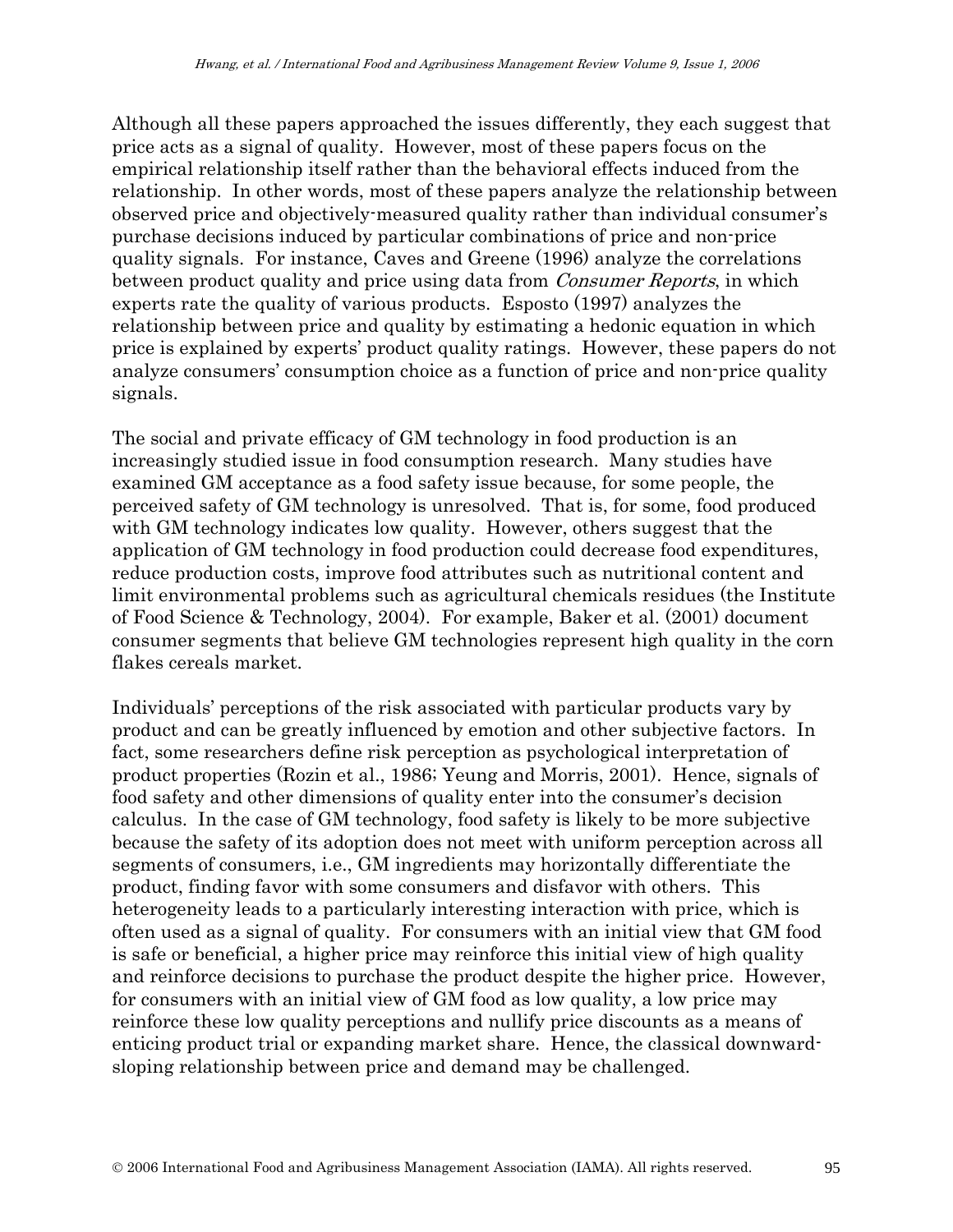This paper is concerned with the role of price as a quality signal in GM foods. To explore the price-quality relationship, we analyze data collected from the administration of a mail-based survey that featured a conjoint (stated-preference) instrument in which a national cross-section of consumers chose among differentiated bread, corn and egg products. Product attributes such as price, GM content level and negative and positive GM attributions for each product in a choice set were experimentally manipulated and randomly assigned across respondents.

These data are used to test the hypothesis that GM product prices act as quality signals and the hypothesis that the effectiveness of price as a quality signal differs by the type of product. The remaining structure of this paper is as follows. The next section describes the data and reports summary statistics. The following section explores the relationship between price and respondents' product choices from our survey. The final section summarizes and concludes. A technical appendix featuring detailed econometric analysis follows.

#### **Data**

The data were collected from a survey that was sent to 5,462 US residents nationally and to an over-sample of 710 residents from one of the authors' home state (Maine). Two thousand and twelve people from the general sample and 375 people from the home-state sample returned surveys for a response rate of 37% and 53%, respectively. In the econometric analysis, the responses were weighted to account for the over-sampling of the home-state residents.

The basic framework of the survey is as follows. First respondents answer several sections of questions that deal with food consumption, food technology and genetic modification. Then, respondents are presented with a choice set for a particular product (bread, frozen corn, and eggs) where each set features three options: the respondent's normal brand, a brand with 100% GM content, and brand with no GM content. Labels for the GM and non-GM product were presented and included information concerning relative price (cents more or less than normal brand), GM content, benefits or warnings associated with GM content, and the name of a firm or agency that certified the presence or absence of GM content. No label was presented for the respondent's normal brand; rather, the words 'your normal brand' were mentioned in a parallel fashion as a possible choice.

Respondents were asked to assume that their normal brand was produced with a particular mix of both GM and Non-GM ingredients; the exact percent of ingredients that respondents were told to assume came from GM sources was randomly assigned across respondents. Respondents were also told that all brands shared the same appearance, taste, texture, and smell.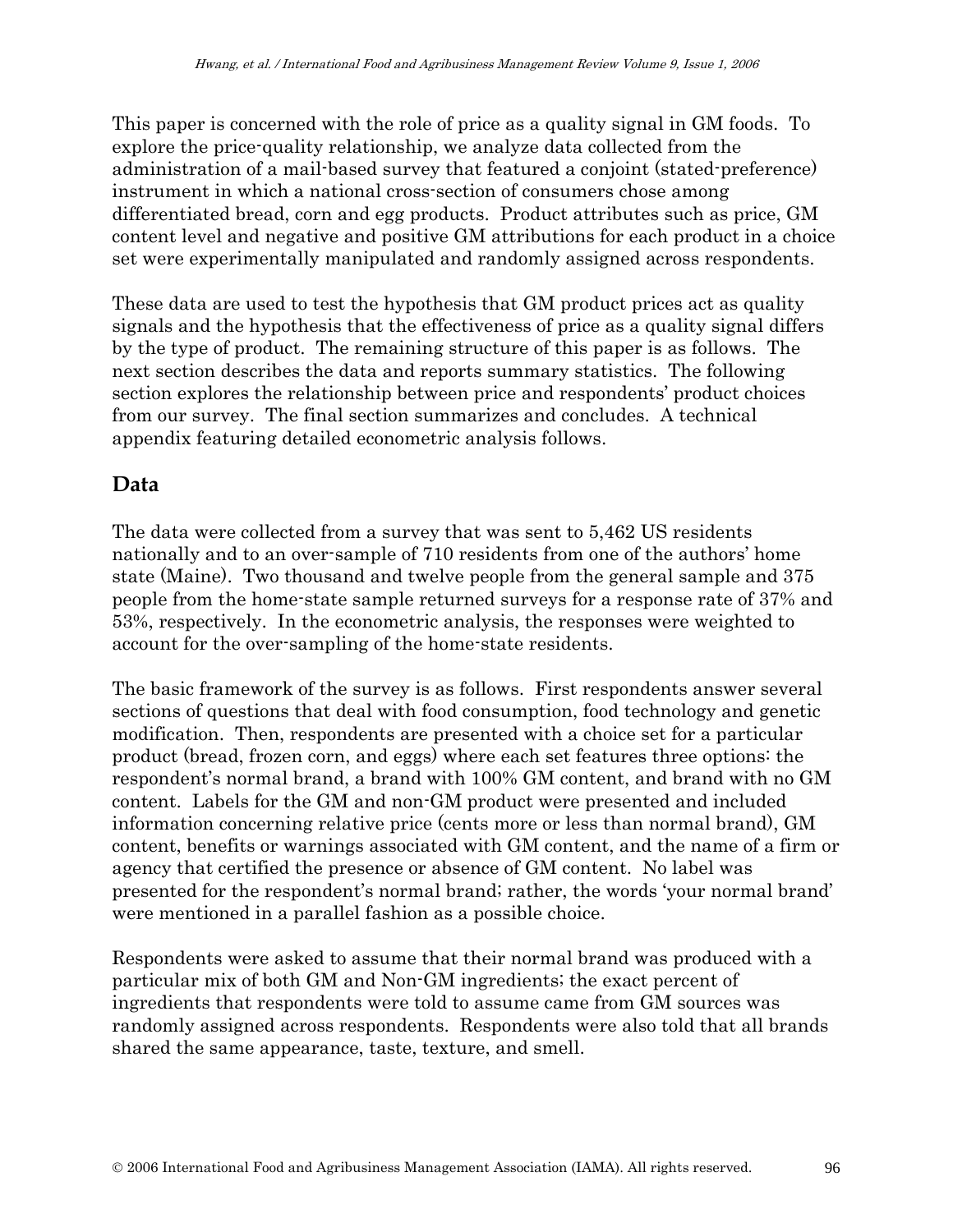After viewing the product choices and being reminded of their household budget constraint, respondents chose the most preferred option. Some respondents viewed one of the three product choice sets, some viewed two product choice sets and others viewed all three product choice sets with the number and order of viewing randomized across respondents. Usable responses include 1,336, 793 and 950 choices made for the bread, corn and eggs categories, respectively. The prices used in the survey ranged from 40 cents more to 40 cents less than the cost of a package of the normal product.

|                               | Summary statistics <sup>a</sup> |                            |         | U.S. Census b |                        |                  |
|-------------------------------|---------------------------------|----------------------------|---------|---------------|------------------------|------------------|
|                               | Average                         |                            | $\%$    | Average       |                        | $\%$             |
| Gender                        |                                 | Male                       | 45.0    |               | Male                   | 48.3             |
|                               |                                 | Female                     | 55.0    |               | Female                 | 51.7             |
| Age                           | 52                              |                            |         | 47            |                        |                  |
| No. of<br>Children            | 0.6                             |                            |         | 0.9           |                        |                  |
| Household<br>Income(\$)       | 63,000                          |                            |         | 57,000        |                        |                  |
|                               |                                 | $0-11$ years               | 5.5     |               | $0-11$ years           | 19.6             |
| Education                     |                                 | 12 years                   | 27.1    |               | 12 years               | 28.6             |
|                               | 15                              | 1-3 years college          | 28.5    | 13            | 1-3years college       | 27.3             |
|                               |                                 | College graduate           | 22.5    |               | College graduate       | 15.5             |
|                               |                                 | More than college          | 16.4    |               | After college          | 8.9              |
|                               |                                 | White                      | 90.0    |               | White                  | 77.1             |
|                               |                                 | Black                      | 4.6     |               | Black                  | 12.9             |
| Race                          |                                 | Hispanic or Spanish origin | 2.2     |               | Asian/Pacific Islander | 4.5 <sup>c</sup> |
|                               |                                 | Asian or Pacific Islander  | 1.9     |               | Others                 | 6.6 <sup>d</sup> |
|                               |                                 | Others                     | 1.4     |               | Hispanic/Latino        | 12.5             |
|                               |                                 | 1- Not at all              | $5.2\,$ |               |                        |                  |
|                               |                                 | $\overline{2}$             | 9.8     |               |                        |                  |
| Concern with GM               | 3.7                             | $3 -$ Somewhat             | 23.2    |               | Not available          |                  |
|                               |                                 | $\overline{4}$             | 23.5    |               |                        |                  |
|                               |                                 | $5 - Very$                 | 38.3    |               |                        |                  |
|                               |                                 | 1- Not at all              | 4.0     |               |                        |                  |
|                               |                                 | $\overline{2}$             | 6.7     |               |                        |                  |
| Concern with<br>Hormones      | 4.0                             | $3 -$ Somewhat             | 19.0    |               | Not available          |                  |
|                               |                                 | 4                          | 21.4    |               |                        |                  |
|                               |                                 | $5 - \mathrm{Very}$        | 48.9    |               |                        |                  |
|                               |                                 | $1$ Not at all $\,$        | 8.5     |               |                        |                  |
|                               |                                 | $\overline{2}$             | 16.6    |               |                        |                  |
| Concern with<br>Preservatives | 3.3                             | $3 -$ Somewhat             | 31.0    |               | Not available          |                  |
|                               |                                 | 4                          | 19.9    |               |                        |                  |
|                               |                                 | $5 - \mathrm{Very}$        | 24.0    |               |                        |                  |

#### Table 1: Descriptive Statistics for Socio-Demographics (N=1,967)

<sup>a</sup> The summary statistics are based on the modified data for the paper. The income data and education data were collected in ranges and midpoints of each range were used for the table. The concern ratings were for a Likert scale where 1 is 'Not at all concerned', 3 is 'Somewhat concerned, and 5 is 'Very concerned'.

b Source: U.S. Census Bureau, Census 2000.<br>
c Asian or Pacific Islander includes Asian, Native Hawaiian and other Pacific islander.

d Others include all other respondents not included in the categories of White, Black, and Asian or Pacific Islanders.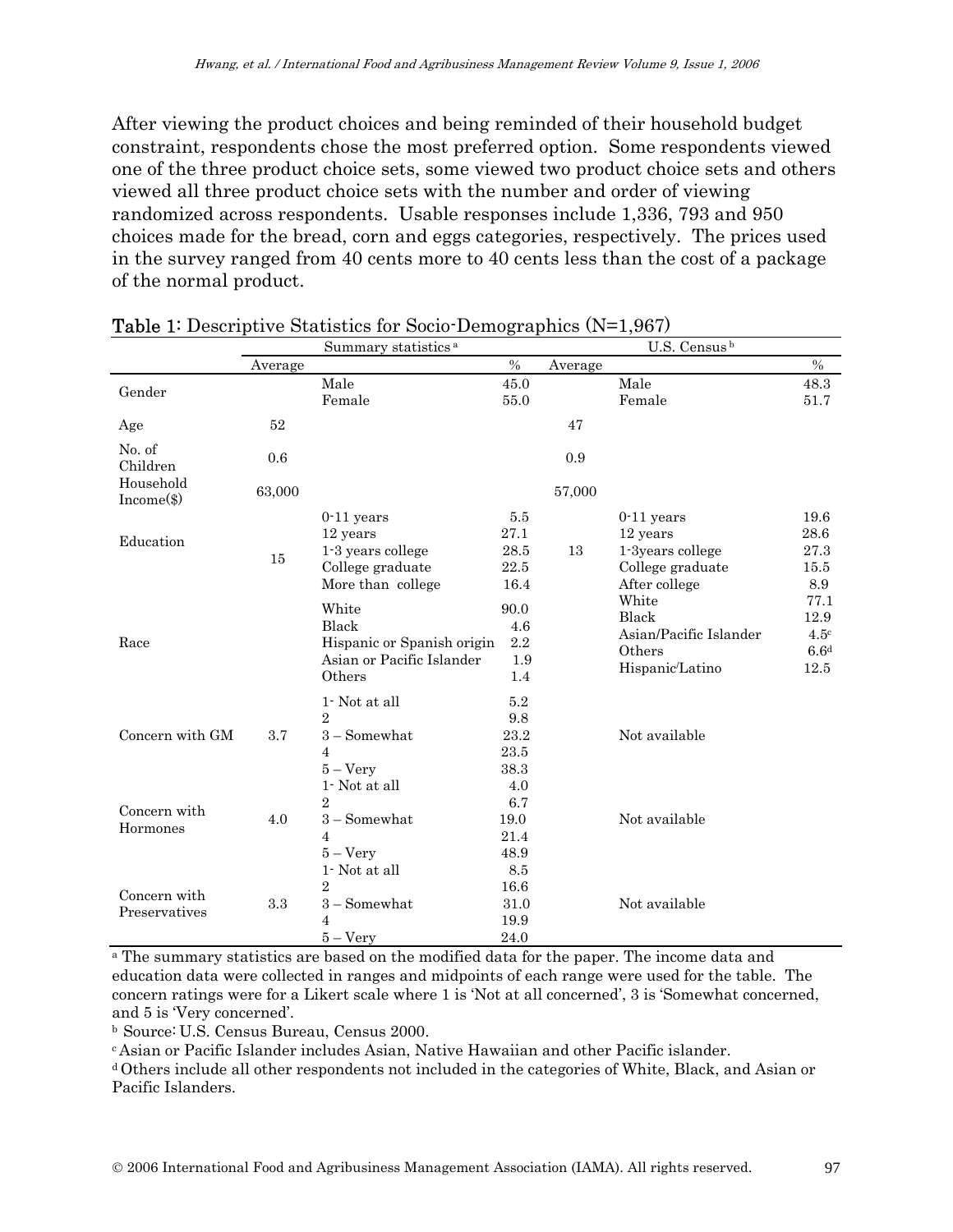Other elements of the survey provide considerable data that is used to improve the explanatory power of econometric models. Earlier portions of the survey required respondents to provide ratings of concern for GM and other food processing technologies and to rate a number of different potential benefits and risks associated with GM technologies. The final portion of the survey asks for respondents' gender, age, education level, race, income level, and household composition (see Table 1 for descriptive statistics). We do note that our sample features more females, is older, has fewer children in the household, is richer, has obtained more formal education, and features fewer minority respondents than the general U.S. population.

Several non-price product-specific attributes were also included on some product labels. Some randomly assigned GM products included the following health (environmental) warning statement: "Long-term health (environmental) effects are currently unknown." Some randomly assigned GM products featured claims stating that the product was genetically modified to improve either a health attribute (increased levels of antioxidants for bread and corn and reduced levels of cholesterol for eggs) or an environmental attribute (reduced pesticide use for bread and corn). All claims of GM content or absence were accompanied by a certifying statement endorsed by either a government agency, environmental organization, or an independent certification firm.

Table 2 features a summary of the product choices made by respondents. About half of the respondents chose the non-GM brand in each product category while about 20% chose the GM brand.

| <b>Table 2: Preferred Product in Choice Set</b> |              |           |           |  |  |
|-------------------------------------------------|--------------|-----------|-----------|--|--|
|                                                 | <b>Bread</b> | Corn      | Eggs      |  |  |
| <b>GM</b>                                       | 242          | 167       | 165       |  |  |
|                                                 | (18%)        | (21%)     | (17%)     |  |  |
| Non-GM                                          | 675          | 406       | 523       |  |  |
|                                                 | (51%)        | (51%)     | (55%)     |  |  |
| Normal                                          | 419          | 220       | 262       |  |  |
|                                                 | (31%)        | (28%)     | (28%)     |  |  |
| Total                                           | 1,336        | 793       | 950       |  |  |
|                                                 | $(100\%)$    | $(100\%)$ | $(100\%)$ |  |  |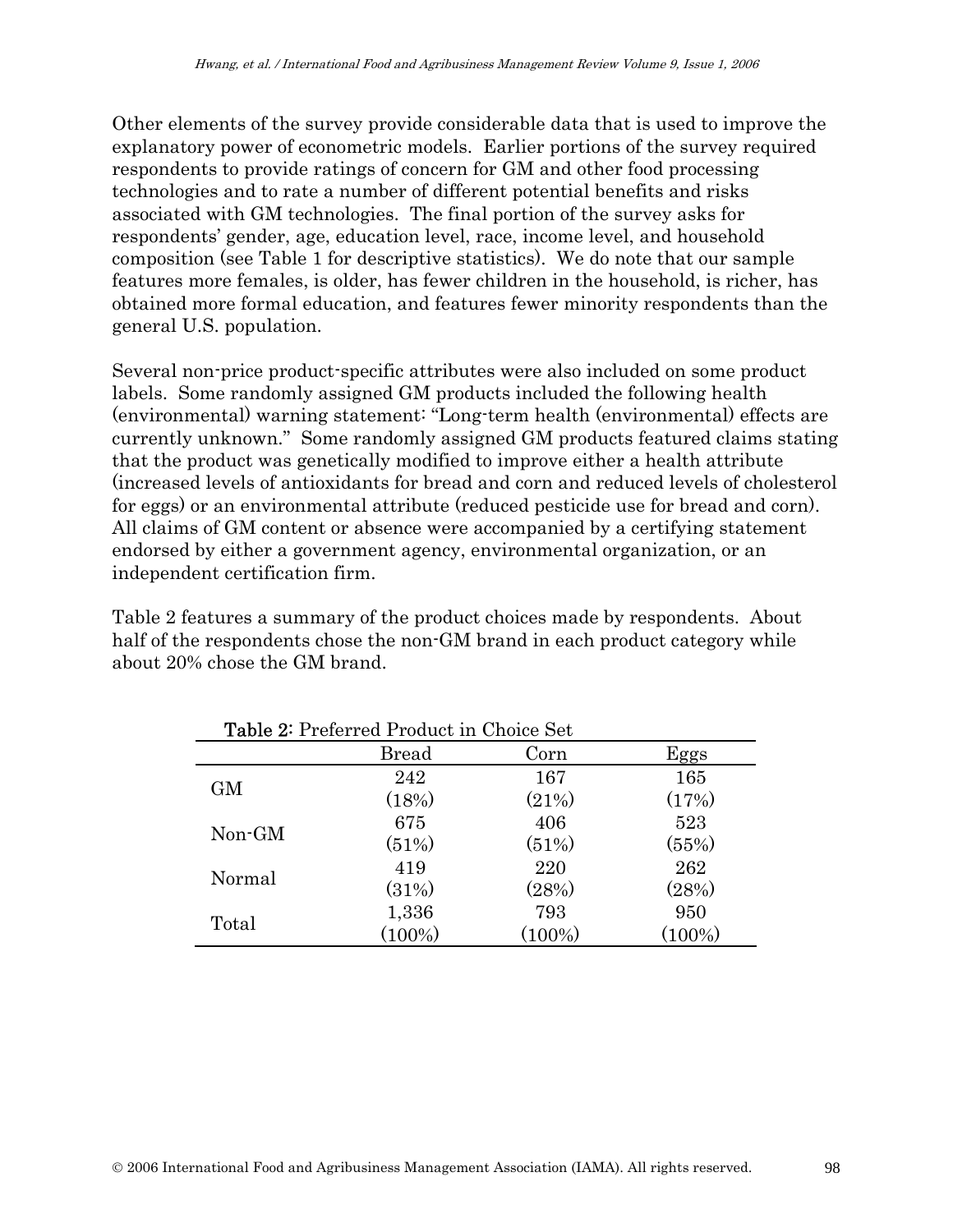

Figure 1: The Relationship between the Price of GM Bread and Respondents' Consumption Choice



Figure 2: The Relationship between the Price of GM Corn and Respondents' Consumption Choice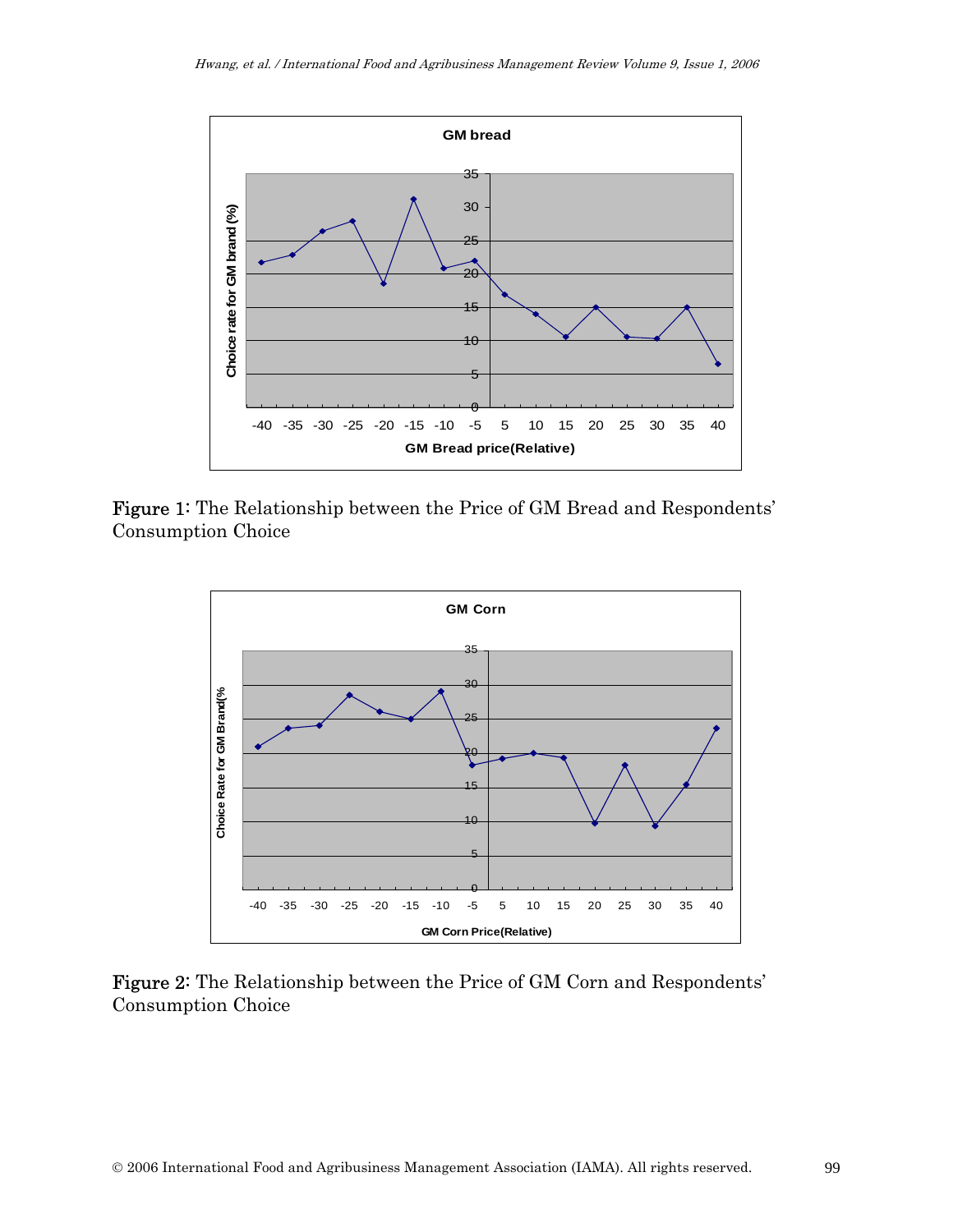

Figure 3: The Relationship between the Price of GM Eggs and Respondents' Consumption Choice

### **Results**

The percent of respondents who choose the GM brand in each product category (call this the GM market share) is plotted for each price level used in the survey design (Figures 1 – 3). Because the other attributes of GM brand (e.g., health claims and warnings) are randomly assigned across respondents in a fashion that is not correlated with the relative price that is assigned, the average profile of the GM products for each relative price level is similar, meaning one can draw intuition from these simple plots.

None of the three graphs reveal a simple, linear, down-hill relationship between price and the resulting market share that one might expect. That is, lowering the price does not appear to guarantee an increasing market share for the GM good among our respondents.

For the bread product, there is a steady decline in market share for prices within 15 cents of normal brand's price  $(+/-)$ . However, discounts deeper than 15 cents appear counter productive while price premiums in the 20 to 35 cent range appear to have a negligible effect on market share.

The corn product features a similar pattern with two slight differences. First, there is very little difference in market share responsiveness for prices that range from a nickel discount to a 15-cent premium. Second, the highest price premium was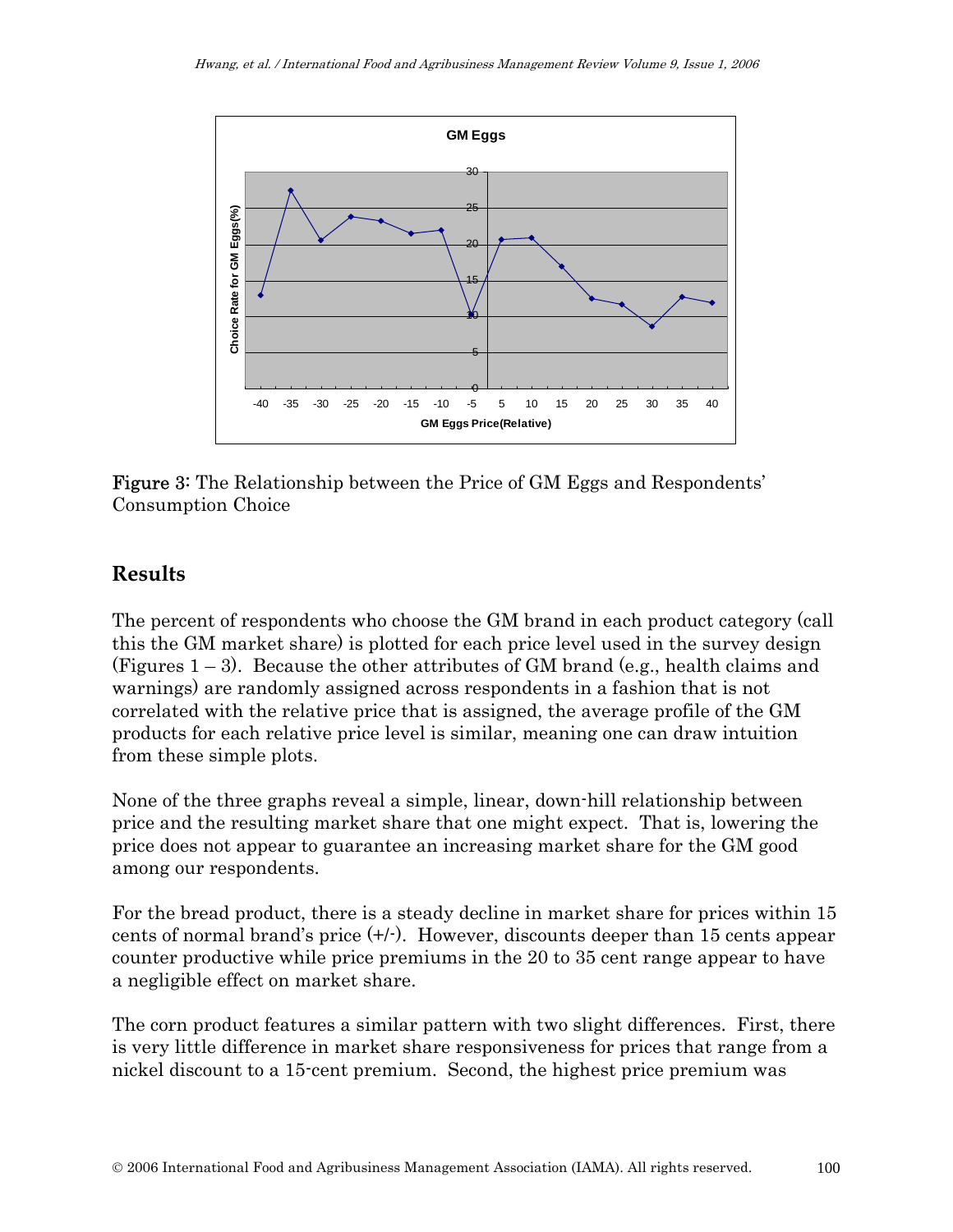associated with the largest market share of any price premium, suggesting a possible role for high price as a positive quality signal.

The egg product is perhaps the closest to the traditional, down-hill relationship between price and market share. Two price discounts do appear to prompt strong negative reactions from the sample of respondents. The greatest discount offered in our survey  $-40$  cents  $-$  is associated with a marked reduction in market share as is the smallest price discount – five cents. Both suggest that respondents may use discounts as a signal of low quality, though the exact level of discount that can trigger such decisions can be large or small.

Taken together, these graphs indicate that some consumers may interpret prices below a certain threshold as a negative signal of quality (a "something must be wrong with it" heuristic) and choose other options. This pattern contradicts theoretical results forwarded by Jones and Hudson (1996) who suggested that only prices above a critical price premium are used for signaling quality (a "if its this expensive, it must be good" heuristic). The GM corn graph is supportive of the Jones and Hudson concept, as some of the largest market shares correspond with the highest prices.

A more formal, econometric test of the above intuition is conducted using respondents' choices in each product category and using other variables to control for potentially confounding explanations. A more detailed, technical report of the methods and results of that investigation is provided in the appendix.

The econometric results suggest that the simple down-hill relationship between price and market share is not present for most products and, for the one category in which it holds (bread), it is only statistically significant when crossing from discounts (prices that are less than the normal brand's reference price) to premiums (prices that are greater than the reference price). A more flexible model, which doesn't force the data to be fit to a regression line but instead allows the data to be fit to a regression curve, provides the best statistical fit for the corn category. In other words, the statistical results suggest that, once all the potentially confounding factors such as labeling treatments and respondent characteristics are controlled, price is not linearly related to market share. Rather, market share initially increases when moving from deep discounts to modest discounts, then declines as prices move from modest discounts to modest premiums, and finally increases once again prices move from modest premiums to larger premiums.

# **Conclusion**

The purpose of this paper is to analyze how prices of GM products may act as quality signals and affect consumers' purchase decisions. Three products (GM bread, corn, and eggs) are analyzed using conjoint data generated from a national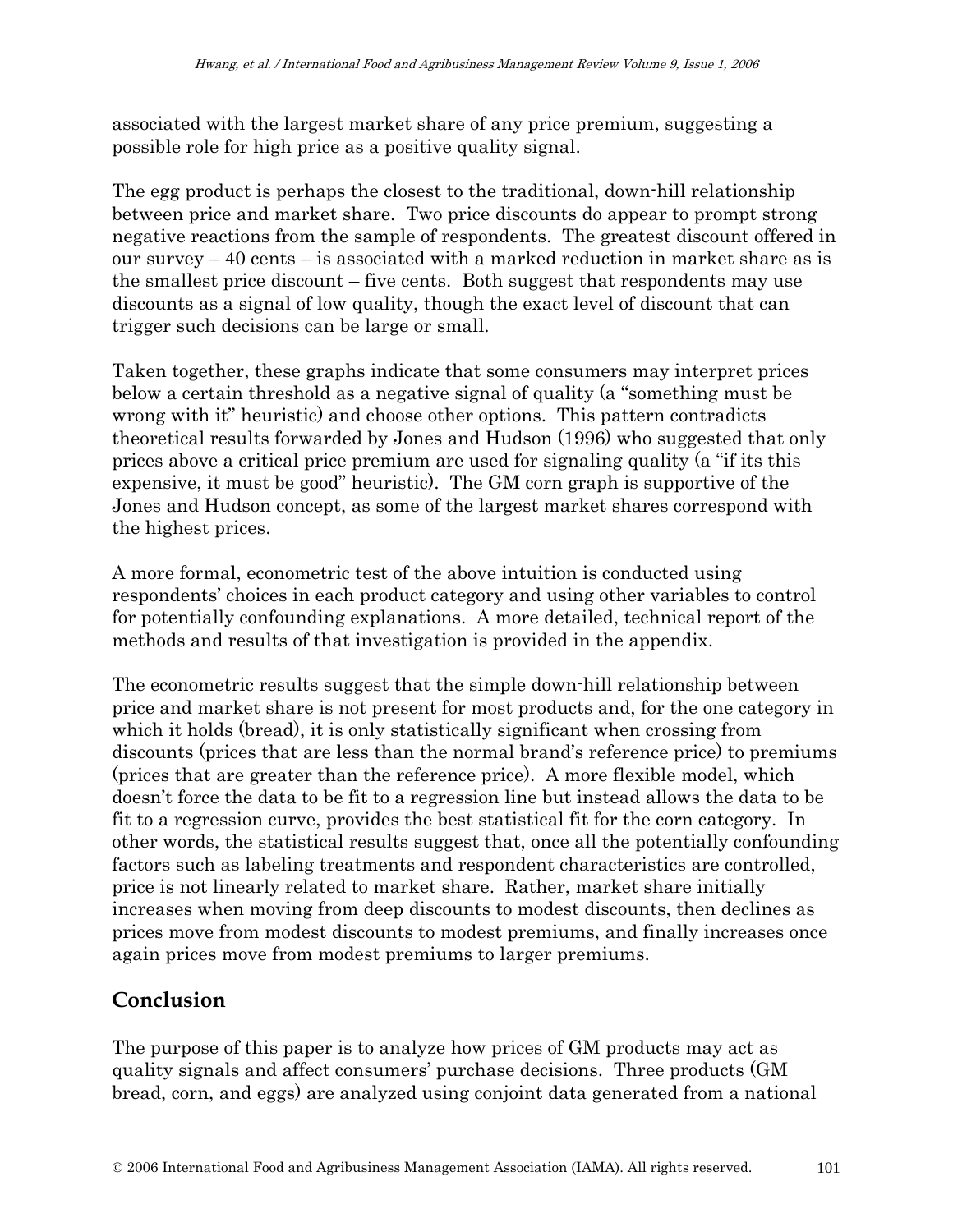mail survey. Plots of the relationship between price and the share of consumers choosing GM products in each category suggest the relationship between price and market share may not adhere to a simple linear relationship where an increase in price decreases market share. Econometric analysis confirms that nonlinear relationships may best describe the relationship between price and respondents' choices of GM products.

This evidence suggests that consumers may use price as a signal of product quality when price deviates enough from the normal brand's price. Consumers' purchase intentions for GM bread increased as price declined modestly below the reference price down to a critical price level; after this price threshold, lowering prices had no real traction in increasing market share in GM bread. The plot of GM eggs showed little significant difference from general economic theory. That is, the price-demand relationship was linear and downward sloping over the whole price range. The only indication of the existence of price signaling quality was that the very largest and the very smallest price discounts were associated with marked reductions in market share. When combined with evidence from econometric models of respondents' choices of GM products, it suggests that respondents use the price of GM products as a signal of quality. Further survey work would need to be conducted where respondents are specifically asked to rate perceived product quality after viewing price and non-price information for GM and non-GM products. Furthermore, one must realize that the current investigation used products that were not branded in other ways (e.g., with company or product-line brand names). The introduction of such information onto the label may change some of the results, giving either more or less latitude to enact pricing strategies featuring deeper discounts or greater premiums.

Food products with labeled GM ingredients are in an introduction (start-up) period of their life cycle in most product categories. Firms who try to gain public awareness for their products and to expand their market share might, for example, have to decide between a low introductory pricing strategy, a price matching strategy, or strategy that sets price higher than competing, non-GM brands. If consumers use price as a signal of quality, however, some of these pricing strategies might be less effective or disastrous in certain product categories. For the hypothetical GM corn product in our research, for example, firms pursuing a lowintroductory price strategy may fight an uphill battle because respondents may interpret low prices as a negative quality signal and avoid the trial purchases necessary to spur current and future sales. Furthermore, if retailers unilaterally discount GM products (e.g., in order to clear shelves of slow-moving trial products), the discounting could send an unintended message to consumers that GM ingredients are of low quality. There exists a possibility that this might spill over to consumers' perceptions of other GM products as well.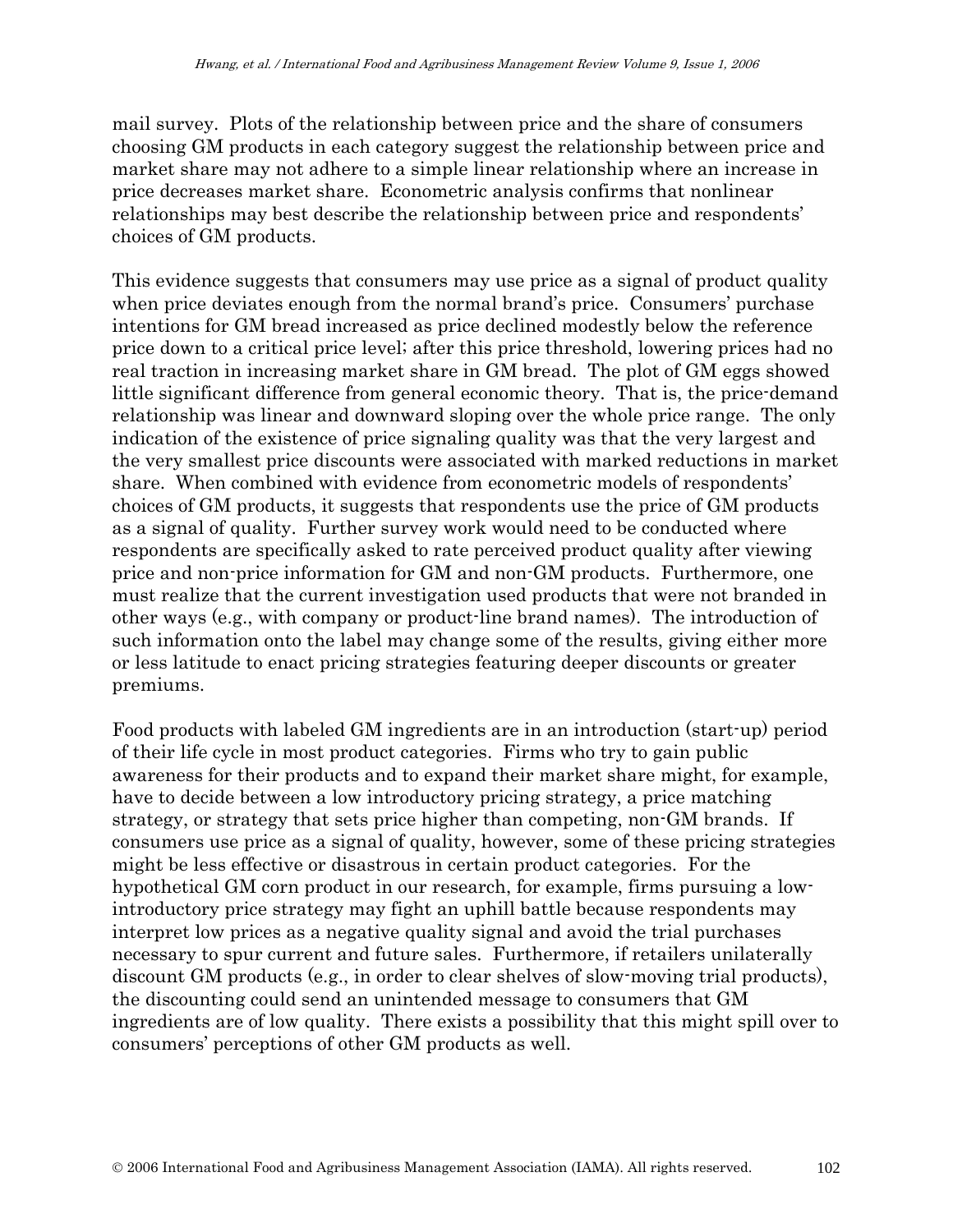Consumption patterns for GM products are likely to vary widely across different consumer segments, where each segment may hold distinct ideas concerning the value, efficacy and safety of GM ingredients. Hence, choosing a marketing strategy will not be a simple matter. In fact, applying a pricing strategy alone as a marketing strategy without considering consumers' characteristics might not be effective for expanding market share of GM products. Pricing strategies may need to be tailored to the type of retail outlet (e.g., high-end food emporiums versus discount chains) and coordinated with non-price quality signals (advertising and instore promotions) and existing regulatory interventions (labeling or public position papers on the safety of genetically modified foods).

#### **Reference**

- Baker, Gregory A. and Thomas A. Burnham, 2001. Consumer Response to Genetically Modified Foods: Market Segment Analysis and Implications for Producers and Policy Makers. Journal of Agricultural and Resource Economics 26(2):387-403.
- Balasko, Yves, 2003. Economies with price-dependent preferences. Journal of Economic Theory. 109 (2003):333-359.
- Caves, Richard E. and David P. Greene, 1996. Brands' quality levels, prices, and advertising outlays: empirical evidence on signals and information costs. International Journal of Industrial Organization 14:29-52.
- Esposto, Alfredo G, 1998. Price, quality, and smoke signals. Applied Economics Letters 5:801-803.
- Hirschey, Mark. 2003. Managerial economics. United States: South-Western. Thomson Learning.
- Hjorth-Andersen, Christian, 1991. Quality indicators: In theory and in fact. European Economic Review. 35(8):1491-1505.
- Jones, Philip and John Hudson, 1996. Signalling product quality: When is price relevant? Journal of Economic Behavior & Organization 30:257-266.
- Kirmani, Amna and Akshay R. Rao, 2000. No pain, no gain: A critical review of the literature on signaling unobservable product quality. Journal of Marketing 64:66-79.
- Klein, Benjamin and Keith Leffler, 1981. The role of market forces in assuring contractual performance. Journal of Political Economy 89(4):615-641.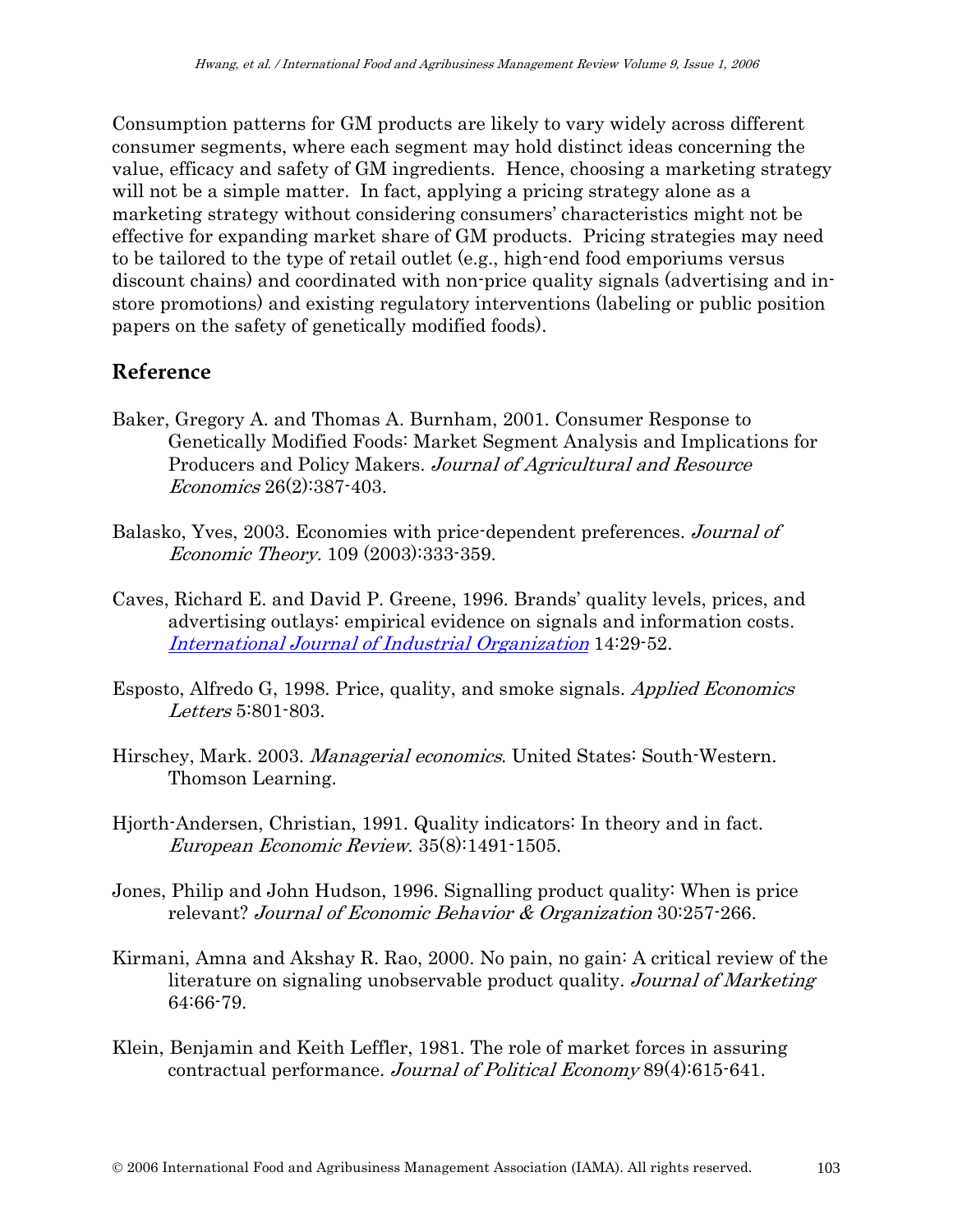- Landon, Stuart and Constance E. Smith, 1998. Quality expectations, reputation, and price. Southern Economic Journal 64 (3):628-647.
- Louviere, Jordan J., Robert J. Meyer, David S. Bunch, Richard Carson, Benedict Dellaert, Michael Hanemann, David A. Hensher and Julie Irwin, 1999. Combining sources of preference data for modeling complex decision processes. *Marketing Letters* 10(3):187-204.
- Milgrom, Paul and John Roberts, 1986. Price and advertising signals of product quality. Journal of Political Economy 94(4):796-821.
- Nichols, Mark W., 1998. Advertising and quality in the US market for automobiles. Southern Economic Journal 64(4):922-939.
- Pollak, Robert A., 1977. Price Dependent Preference. American Economic Review 67(2): 64-75.
- Rozin, Paul, Marcia L. Pelchat, and April E. Fallon. 1986. Psychological factors influencing food choice. In The Food Consumer edited by Ritson, Christopher, Leslie Gofton and John McKenzie. Wiley & Sons Ltd. Chichester and New York.
- The Institute of Food Science & Technology. 2004. Available from World Wide Web: (http://www.ifst.org)
- U.S. Census Bureau. 2000. Census 2000.
- Wolinsky, Asher, 1983. Prices as signals of product quality. The Review of Economic Studies 50(4):647-658.
- Yeung, Ruth M.W. and Joe Morris, 2001. Food safety risk: Consumer perception and purchase behavior. *British Food Journal* 103(3):170-186.

#### **Appendix**

To estimate the factors that drive respondents' choices of GM versus non-GM products, an econometric model is estimated that links a respondent's decision concerning whether to choose the GM brand (instead of either their normal brand or the GM-free brand) to characteristics of GM product (including price), the price of a GM-free option, and characteristics of the respondent. The variables used to represent the GM product's and the respondent's characteristics are detailed in Table A1.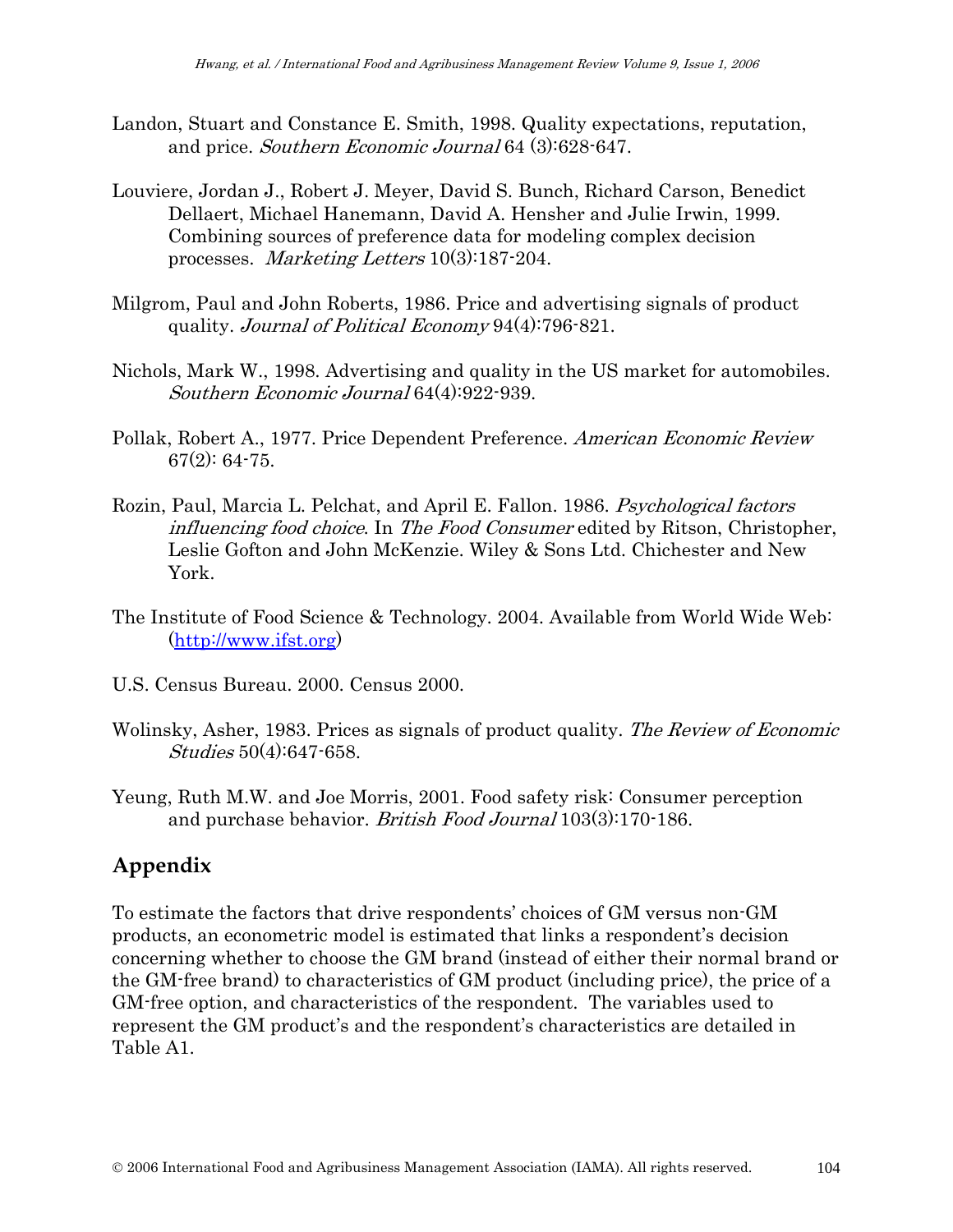| Dependent Variable:<br>$(i \in \{B, C, E\}$ where B=Bread, C=Corn, E=Eggs)<br>Choice_B, Choice_C,<br>$= 1$ if respondents choose GM brand for product <i>i</i><br>Choice_E<br>$= 0$ if respondents choose other brands for product <i>i</i><br><b>Independent Variable:</b><br>The price of the normal brand less the price of the GM brand in cents for product<br>$DP_i$<br>category i.<br>$D_{i,k}$ = 1 if the price of the normal brand in category <i>i</i> less the price of the GM brand<br>in cents is in the range of $[k, k+5]$ for $k = -40, -30, -20, -10, 5, 15, 25, 35 = 0$<br>$D_{i,k}$<br>otherwise.<br>$(DP_i + 40)^2$<br>DP <sub>i</sub> SQ<br>$DP_i_TR$<br>$(DP_i + 40)^3$<br>The price of the normal brand less the price of the non-GM brand in cents for<br>$DPNGM_i$<br>product category $i$<br>GOV<br>$= 1$ if certifying agency was a government agency<br>$= 0$ otherwise<br>$= 1$ if certifying agency was an environmental<br><b>ENV</b><br>agency<br>$= 0$ otherwise<br>$= 1$ if certifying agency was an independent certifier<br><b>IND</b><br>$= 0$ otherwise<br>$=$ 1 if GM bread (BANTIA) and GM corn (CANTIA) claims to be more healthful due<br>BANTIA, CANTIA<br>to heightened levels of antioxidants<br>$= 0$ otherwise<br>$= 1$ if GM bread (BLTHA), GM corn (CLTHA), and GM eggs (ELTHA) have a<br>BLTHA, CLTHA, ELTHA<br>health warning label<br>0 otherwise<br>$= 1$ if GM bread (BLTEA), GM corn (CLTEA), and GM eggs (ELTEA) have an<br>BLTEA, CLTEA, ELTEA<br>environmental warning label<br>$= 0$ otherwise<br><b>LBPREDA</b><br>$ln(\%$ reduction in pesticides used in growing wheat for GM bread + 1)<br><b>LCPREDA</b><br>$ln(\%$ reduction in pesticides used in growing GM corn + 1)<br>$ln(% \text{ reduction in cholesterol due to use of GM eggs})$<br><b>LEPREDA</b><br>$+1)$<br><b>GMCONCERN</b><br>$=$ 1 if respondent rated GM technology a '5' on a 5-point scale of concern,<br>$= 0$ otherwise<br><b>OWNBEN</b><br>Respondent factor score relating to GM's benefits for consumers<br><b>PRODBEN</b><br>Respondent factor score relating to GM's benefits for producers<br>OWNCOST<br>Respondent factor score relating to GM's cost reductions for consumers<br>PRODCOST<br>Respondent factor score relating to GM's cost reductions for producers<br>Respondent's estimate of % of normal bread made from GM wheat<br><b>BREADGM</b><br><b>CORNGM</b><br>Respondent's estimate of % of normal corn made from GM corn<br><b>EGGSGM</b><br>Respondent's estimate of % of normal eggs made from GM eggs<br><b>MALE</b><br>$= 1$ if male, $= 0$ if female<br>RACE<br>$= 1$ if White, $= 0$ otherwise | Variable Name | Description                                  |
|-----------------------------------------------------------------------------------------------------------------------------------------------------------------------------------------------------------------------------------------------------------------------------------------------------------------------------------------------------------------------------------------------------------------------------------------------------------------------------------------------------------------------------------------------------------------------------------------------------------------------------------------------------------------------------------------------------------------------------------------------------------------------------------------------------------------------------------------------------------------------------------------------------------------------------------------------------------------------------------------------------------------------------------------------------------------------------------------------------------------------------------------------------------------------------------------------------------------------------------------------------------------------------------------------------------------------------------------------------------------------------------------------------------------------------------------------------------------------------------------------------------------------------------------------------------------------------------------------------------------------------------------------------------------------------------------------------------------------------------------------------------------------------------------------------------------------------------------------------------------------------------------------------------------------------------------------------------------------------------------------------------------------------------------------------------------------------------------------------------------------------------------------------------------------------------------------------------------------------------------------------------------------------------------------------------------------------------------------------------------------------------------------------------------------------------------------------------------------------------------------------------------------------------------------------------------------------------------------------------------------------------------------------------------|---------------|----------------------------------------------|
|                                                                                                                                                                                                                                                                                                                                                                                                                                                                                                                                                                                                                                                                                                                                                                                                                                                                                                                                                                                                                                                                                                                                                                                                                                                                                                                                                                                                                                                                                                                                                                                                                                                                                                                                                                                                                                                                                                                                                                                                                                                                                                                                                                                                                                                                                                                                                                                                                                                                                                                                                                                                                                                                 |               |                                              |
|                                                                                                                                                                                                                                                                                                                                                                                                                                                                                                                                                                                                                                                                                                                                                                                                                                                                                                                                                                                                                                                                                                                                                                                                                                                                                                                                                                                                                                                                                                                                                                                                                                                                                                                                                                                                                                                                                                                                                                                                                                                                                                                                                                                                                                                                                                                                                                                                                                                                                                                                                                                                                                                                 |               |                                              |
|                                                                                                                                                                                                                                                                                                                                                                                                                                                                                                                                                                                                                                                                                                                                                                                                                                                                                                                                                                                                                                                                                                                                                                                                                                                                                                                                                                                                                                                                                                                                                                                                                                                                                                                                                                                                                                                                                                                                                                                                                                                                                                                                                                                                                                                                                                                                                                                                                                                                                                                                                                                                                                                                 |               |                                              |
|                                                                                                                                                                                                                                                                                                                                                                                                                                                                                                                                                                                                                                                                                                                                                                                                                                                                                                                                                                                                                                                                                                                                                                                                                                                                                                                                                                                                                                                                                                                                                                                                                                                                                                                                                                                                                                                                                                                                                                                                                                                                                                                                                                                                                                                                                                                                                                                                                                                                                                                                                                                                                                                                 |               |                                              |
|                                                                                                                                                                                                                                                                                                                                                                                                                                                                                                                                                                                                                                                                                                                                                                                                                                                                                                                                                                                                                                                                                                                                                                                                                                                                                                                                                                                                                                                                                                                                                                                                                                                                                                                                                                                                                                                                                                                                                                                                                                                                                                                                                                                                                                                                                                                                                                                                                                                                                                                                                                                                                                                                 |               |                                              |
|                                                                                                                                                                                                                                                                                                                                                                                                                                                                                                                                                                                                                                                                                                                                                                                                                                                                                                                                                                                                                                                                                                                                                                                                                                                                                                                                                                                                                                                                                                                                                                                                                                                                                                                                                                                                                                                                                                                                                                                                                                                                                                                                                                                                                                                                                                                                                                                                                                                                                                                                                                                                                                                                 |               |                                              |
|                                                                                                                                                                                                                                                                                                                                                                                                                                                                                                                                                                                                                                                                                                                                                                                                                                                                                                                                                                                                                                                                                                                                                                                                                                                                                                                                                                                                                                                                                                                                                                                                                                                                                                                                                                                                                                                                                                                                                                                                                                                                                                                                                                                                                                                                                                                                                                                                                                                                                                                                                                                                                                                                 |               |                                              |
|                                                                                                                                                                                                                                                                                                                                                                                                                                                                                                                                                                                                                                                                                                                                                                                                                                                                                                                                                                                                                                                                                                                                                                                                                                                                                                                                                                                                                                                                                                                                                                                                                                                                                                                                                                                                                                                                                                                                                                                                                                                                                                                                                                                                                                                                                                                                                                                                                                                                                                                                                                                                                                                                 |               |                                              |
|                                                                                                                                                                                                                                                                                                                                                                                                                                                                                                                                                                                                                                                                                                                                                                                                                                                                                                                                                                                                                                                                                                                                                                                                                                                                                                                                                                                                                                                                                                                                                                                                                                                                                                                                                                                                                                                                                                                                                                                                                                                                                                                                                                                                                                                                                                                                                                                                                                                                                                                                                                                                                                                                 |               |                                              |
|                                                                                                                                                                                                                                                                                                                                                                                                                                                                                                                                                                                                                                                                                                                                                                                                                                                                                                                                                                                                                                                                                                                                                                                                                                                                                                                                                                                                                                                                                                                                                                                                                                                                                                                                                                                                                                                                                                                                                                                                                                                                                                                                                                                                                                                                                                                                                                                                                                                                                                                                                                                                                                                                 |               |                                              |
|                                                                                                                                                                                                                                                                                                                                                                                                                                                                                                                                                                                                                                                                                                                                                                                                                                                                                                                                                                                                                                                                                                                                                                                                                                                                                                                                                                                                                                                                                                                                                                                                                                                                                                                                                                                                                                                                                                                                                                                                                                                                                                                                                                                                                                                                                                                                                                                                                                                                                                                                                                                                                                                                 |               |                                              |
|                                                                                                                                                                                                                                                                                                                                                                                                                                                                                                                                                                                                                                                                                                                                                                                                                                                                                                                                                                                                                                                                                                                                                                                                                                                                                                                                                                                                                                                                                                                                                                                                                                                                                                                                                                                                                                                                                                                                                                                                                                                                                                                                                                                                                                                                                                                                                                                                                                                                                                                                                                                                                                                                 |               |                                              |
|                                                                                                                                                                                                                                                                                                                                                                                                                                                                                                                                                                                                                                                                                                                                                                                                                                                                                                                                                                                                                                                                                                                                                                                                                                                                                                                                                                                                                                                                                                                                                                                                                                                                                                                                                                                                                                                                                                                                                                                                                                                                                                                                                                                                                                                                                                                                                                                                                                                                                                                                                                                                                                                                 |               |                                              |
|                                                                                                                                                                                                                                                                                                                                                                                                                                                                                                                                                                                                                                                                                                                                                                                                                                                                                                                                                                                                                                                                                                                                                                                                                                                                                                                                                                                                                                                                                                                                                                                                                                                                                                                                                                                                                                                                                                                                                                                                                                                                                                                                                                                                                                                                                                                                                                                                                                                                                                                                                                                                                                                                 |               |                                              |
|                                                                                                                                                                                                                                                                                                                                                                                                                                                                                                                                                                                                                                                                                                                                                                                                                                                                                                                                                                                                                                                                                                                                                                                                                                                                                                                                                                                                                                                                                                                                                                                                                                                                                                                                                                                                                                                                                                                                                                                                                                                                                                                                                                                                                                                                                                                                                                                                                                                                                                                                                                                                                                                                 |               |                                              |
|                                                                                                                                                                                                                                                                                                                                                                                                                                                                                                                                                                                                                                                                                                                                                                                                                                                                                                                                                                                                                                                                                                                                                                                                                                                                                                                                                                                                                                                                                                                                                                                                                                                                                                                                                                                                                                                                                                                                                                                                                                                                                                                                                                                                                                                                                                                                                                                                                                                                                                                                                                                                                                                                 |               |                                              |
|                                                                                                                                                                                                                                                                                                                                                                                                                                                                                                                                                                                                                                                                                                                                                                                                                                                                                                                                                                                                                                                                                                                                                                                                                                                                                                                                                                                                                                                                                                                                                                                                                                                                                                                                                                                                                                                                                                                                                                                                                                                                                                                                                                                                                                                                                                                                                                                                                                                                                                                                                                                                                                                                 |               |                                              |
|                                                                                                                                                                                                                                                                                                                                                                                                                                                                                                                                                                                                                                                                                                                                                                                                                                                                                                                                                                                                                                                                                                                                                                                                                                                                                                                                                                                                                                                                                                                                                                                                                                                                                                                                                                                                                                                                                                                                                                                                                                                                                                                                                                                                                                                                                                                                                                                                                                                                                                                                                                                                                                                                 |               |                                              |
|                                                                                                                                                                                                                                                                                                                                                                                                                                                                                                                                                                                                                                                                                                                                                                                                                                                                                                                                                                                                                                                                                                                                                                                                                                                                                                                                                                                                                                                                                                                                                                                                                                                                                                                                                                                                                                                                                                                                                                                                                                                                                                                                                                                                                                                                                                                                                                                                                                                                                                                                                                                                                                                                 |               |                                              |
|                                                                                                                                                                                                                                                                                                                                                                                                                                                                                                                                                                                                                                                                                                                                                                                                                                                                                                                                                                                                                                                                                                                                                                                                                                                                                                                                                                                                                                                                                                                                                                                                                                                                                                                                                                                                                                                                                                                                                                                                                                                                                                                                                                                                                                                                                                                                                                                                                                                                                                                                                                                                                                                                 |               |                                              |
|                                                                                                                                                                                                                                                                                                                                                                                                                                                                                                                                                                                                                                                                                                                                                                                                                                                                                                                                                                                                                                                                                                                                                                                                                                                                                                                                                                                                                                                                                                                                                                                                                                                                                                                                                                                                                                                                                                                                                                                                                                                                                                                                                                                                                                                                                                                                                                                                                                                                                                                                                                                                                                                                 |               |                                              |
|                                                                                                                                                                                                                                                                                                                                                                                                                                                                                                                                                                                                                                                                                                                                                                                                                                                                                                                                                                                                                                                                                                                                                                                                                                                                                                                                                                                                                                                                                                                                                                                                                                                                                                                                                                                                                                                                                                                                                                                                                                                                                                                                                                                                                                                                                                                                                                                                                                                                                                                                                                                                                                                                 |               |                                              |
|                                                                                                                                                                                                                                                                                                                                                                                                                                                                                                                                                                                                                                                                                                                                                                                                                                                                                                                                                                                                                                                                                                                                                                                                                                                                                                                                                                                                                                                                                                                                                                                                                                                                                                                                                                                                                                                                                                                                                                                                                                                                                                                                                                                                                                                                                                                                                                                                                                                                                                                                                                                                                                                                 |               |                                              |
|                                                                                                                                                                                                                                                                                                                                                                                                                                                                                                                                                                                                                                                                                                                                                                                                                                                                                                                                                                                                                                                                                                                                                                                                                                                                                                                                                                                                                                                                                                                                                                                                                                                                                                                                                                                                                                                                                                                                                                                                                                                                                                                                                                                                                                                                                                                                                                                                                                                                                                                                                                                                                                                                 |               |                                              |
|                                                                                                                                                                                                                                                                                                                                                                                                                                                                                                                                                                                                                                                                                                                                                                                                                                                                                                                                                                                                                                                                                                                                                                                                                                                                                                                                                                                                                                                                                                                                                                                                                                                                                                                                                                                                                                                                                                                                                                                                                                                                                                                                                                                                                                                                                                                                                                                                                                                                                                                                                                                                                                                                 |               |                                              |
|                                                                                                                                                                                                                                                                                                                                                                                                                                                                                                                                                                                                                                                                                                                                                                                                                                                                                                                                                                                                                                                                                                                                                                                                                                                                                                                                                                                                                                                                                                                                                                                                                                                                                                                                                                                                                                                                                                                                                                                                                                                                                                                                                                                                                                                                                                                                                                                                                                                                                                                                                                                                                                                                 |               |                                              |
|                                                                                                                                                                                                                                                                                                                                                                                                                                                                                                                                                                                                                                                                                                                                                                                                                                                                                                                                                                                                                                                                                                                                                                                                                                                                                                                                                                                                                                                                                                                                                                                                                                                                                                                                                                                                                                                                                                                                                                                                                                                                                                                                                                                                                                                                                                                                                                                                                                                                                                                                                                                                                                                                 |               |                                              |
|                                                                                                                                                                                                                                                                                                                                                                                                                                                                                                                                                                                                                                                                                                                                                                                                                                                                                                                                                                                                                                                                                                                                                                                                                                                                                                                                                                                                                                                                                                                                                                                                                                                                                                                                                                                                                                                                                                                                                                                                                                                                                                                                                                                                                                                                                                                                                                                                                                                                                                                                                                                                                                                                 |               |                                              |
|                                                                                                                                                                                                                                                                                                                                                                                                                                                                                                                                                                                                                                                                                                                                                                                                                                                                                                                                                                                                                                                                                                                                                                                                                                                                                                                                                                                                                                                                                                                                                                                                                                                                                                                                                                                                                                                                                                                                                                                                                                                                                                                                                                                                                                                                                                                                                                                                                                                                                                                                                                                                                                                                 |               |                                              |
|                                                                                                                                                                                                                                                                                                                                                                                                                                                                                                                                                                                                                                                                                                                                                                                                                                                                                                                                                                                                                                                                                                                                                                                                                                                                                                                                                                                                                                                                                                                                                                                                                                                                                                                                                                                                                                                                                                                                                                                                                                                                                                                                                                                                                                                                                                                                                                                                                                                                                                                                                                                                                                                                 |               |                                              |
|                                                                                                                                                                                                                                                                                                                                                                                                                                                                                                                                                                                                                                                                                                                                                                                                                                                                                                                                                                                                                                                                                                                                                                                                                                                                                                                                                                                                                                                                                                                                                                                                                                                                                                                                                                                                                                                                                                                                                                                                                                                                                                                                                                                                                                                                                                                                                                                                                                                                                                                                                                                                                                                                 |               |                                              |
|                                                                                                                                                                                                                                                                                                                                                                                                                                                                                                                                                                                                                                                                                                                                                                                                                                                                                                                                                                                                                                                                                                                                                                                                                                                                                                                                                                                                                                                                                                                                                                                                                                                                                                                                                                                                                                                                                                                                                                                                                                                                                                                                                                                                                                                                                                                                                                                                                                                                                                                                                                                                                                                                 |               |                                              |
|                                                                                                                                                                                                                                                                                                                                                                                                                                                                                                                                                                                                                                                                                                                                                                                                                                                                                                                                                                                                                                                                                                                                                                                                                                                                                                                                                                                                                                                                                                                                                                                                                                                                                                                                                                                                                                                                                                                                                                                                                                                                                                                                                                                                                                                                                                                                                                                                                                                                                                                                                                                                                                                                 |               |                                              |
|                                                                                                                                                                                                                                                                                                                                                                                                                                                                                                                                                                                                                                                                                                                                                                                                                                                                                                                                                                                                                                                                                                                                                                                                                                                                                                                                                                                                                                                                                                                                                                                                                                                                                                                                                                                                                                                                                                                                                                                                                                                                                                                                                                                                                                                                                                                                                                                                                                                                                                                                                                                                                                                                 |               |                                              |
|                                                                                                                                                                                                                                                                                                                                                                                                                                                                                                                                                                                                                                                                                                                                                                                                                                                                                                                                                                                                                                                                                                                                                                                                                                                                                                                                                                                                                                                                                                                                                                                                                                                                                                                                                                                                                                                                                                                                                                                                                                                                                                                                                                                                                                                                                                                                                                                                                                                                                                                                                                                                                                                                 |               |                                              |
|                                                                                                                                                                                                                                                                                                                                                                                                                                                                                                                                                                                                                                                                                                                                                                                                                                                                                                                                                                                                                                                                                                                                                                                                                                                                                                                                                                                                                                                                                                                                                                                                                                                                                                                                                                                                                                                                                                                                                                                                                                                                                                                                                                                                                                                                                                                                                                                                                                                                                                                                                                                                                                                                 |               |                                              |
|                                                                                                                                                                                                                                                                                                                                                                                                                                                                                                                                                                                                                                                                                                                                                                                                                                                                                                                                                                                                                                                                                                                                                                                                                                                                                                                                                                                                                                                                                                                                                                                                                                                                                                                                                                                                                                                                                                                                                                                                                                                                                                                                                                                                                                                                                                                                                                                                                                                                                                                                                                                                                                                                 |               |                                              |
|                                                                                                                                                                                                                                                                                                                                                                                                                                                                                                                                                                                                                                                                                                                                                                                                                                                                                                                                                                                                                                                                                                                                                                                                                                                                                                                                                                                                                                                                                                                                                                                                                                                                                                                                                                                                                                                                                                                                                                                                                                                                                                                                                                                                                                                                                                                                                                                                                                                                                                                                                                                                                                                                 |               |                                              |
|                                                                                                                                                                                                                                                                                                                                                                                                                                                                                                                                                                                                                                                                                                                                                                                                                                                                                                                                                                                                                                                                                                                                                                                                                                                                                                                                                                                                                                                                                                                                                                                                                                                                                                                                                                                                                                                                                                                                                                                                                                                                                                                                                                                                                                                                                                                                                                                                                                                                                                                                                                                                                                                                 |               |                                              |
|                                                                                                                                                                                                                                                                                                                                                                                                                                                                                                                                                                                                                                                                                                                                                                                                                                                                                                                                                                                                                                                                                                                                                                                                                                                                                                                                                                                                                                                                                                                                                                                                                                                                                                                                                                                                                                                                                                                                                                                                                                                                                                                                                                                                                                                                                                                                                                                                                                                                                                                                                                                                                                                                 |               |                                              |
|                                                                                                                                                                                                                                                                                                                                                                                                                                                                                                                                                                                                                                                                                                                                                                                                                                                                                                                                                                                                                                                                                                                                                                                                                                                                                                                                                                                                                                                                                                                                                                                                                                                                                                                                                                                                                                                                                                                                                                                                                                                                                                                                                                                                                                                                                                                                                                                                                                                                                                                                                                                                                                                                 |               |                                              |
|                                                                                                                                                                                                                                                                                                                                                                                                                                                                                                                                                                                                                                                                                                                                                                                                                                                                                                                                                                                                                                                                                                                                                                                                                                                                                                                                                                                                                                                                                                                                                                                                                                                                                                                                                                                                                                                                                                                                                                                                                                                                                                                                                                                                                                                                                                                                                                                                                                                                                                                                                                                                                                                                 |               |                                              |
|                                                                                                                                                                                                                                                                                                                                                                                                                                                                                                                                                                                                                                                                                                                                                                                                                                                                                                                                                                                                                                                                                                                                                                                                                                                                                                                                                                                                                                                                                                                                                                                                                                                                                                                                                                                                                                                                                                                                                                                                                                                                                                                                                                                                                                                                                                                                                                                                                                                                                                                                                                                                                                                                 | $AGE_30$      | $= 1$ if under 30 years old, $= 0$ otherwise |
| $AGE_70$<br>$= 1$ if over 70 years old, $= 0$ otherwise                                                                                                                                                                                                                                                                                                                                                                                                                                                                                                                                                                                                                                                                                                                                                                                                                                                                                                                                                                                                                                                                                                                                                                                                                                                                                                                                                                                                                                                                                                                                                                                                                                                                                                                                                                                                                                                                                                                                                                                                                                                                                                                                                                                                                                                                                                                                                                                                                                                                                                                                                                                                         |               |                                              |
| ED <sub>16</sub><br>$= 1$ if obtained a Bachelor's degree or more, $= 0$ otherwise<br>$INC_L$<br>$= 1$ if annual household income $\leq$ \$5,000, $= 0$ otherwise                                                                                                                                                                                                                                                                                                                                                                                                                                                                                                                                                                                                                                                                                                                                                                                                                                                                                                                                                                                                                                                                                                                                                                                                                                                                                                                                                                                                                                                                                                                                                                                                                                                                                                                                                                                                                                                                                                                                                                                                                                                                                                                                                                                                                                                                                                                                                                                                                                                                                               |               |                                              |
| INC_H<br>$= 1$ if annual household income $\geq$ \$95,000, $= 0$ otherwise                                                                                                                                                                                                                                                                                                                                                                                                                                                                                                                                                                                                                                                                                                                                                                                                                                                                                                                                                                                                                                                                                                                                                                                                                                                                                                                                                                                                                                                                                                                                                                                                                                                                                                                                                                                                                                                                                                                                                                                                                                                                                                                                                                                                                                                                                                                                                                                                                                                                                                                                                                                      |               |                                              |
| <b>CHILD</b><br>$= 1$ if children present in household, $= 0$ otherwise                                                                                                                                                                                                                                                                                                                                                                                                                                                                                                                                                                                                                                                                                                                                                                                                                                                                                                                                                                                                                                                                                                                                                                                                                                                                                                                                                                                                                                                                                                                                                                                                                                                                                                                                                                                                                                                                                                                                                                                                                                                                                                                                                                                                                                                                                                                                                                                                                                                                                                                                                                                         |               |                                              |

Table A1: Description of Variables for Logit model of GM Brand Choice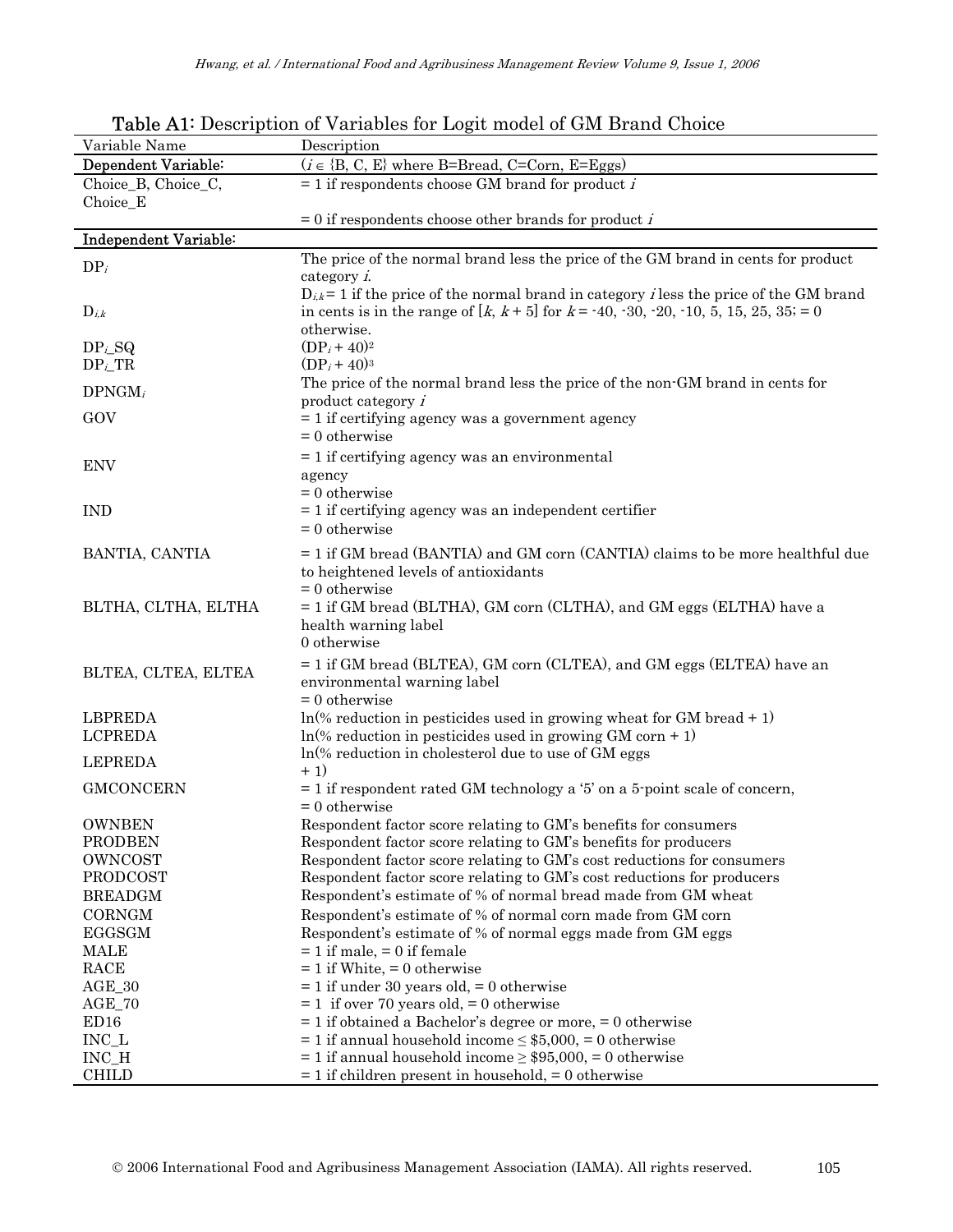Our key hypothesis is that the price of the GM product might act as a signal of the product's quality to the respondent. So, relatively low prices for the GM product might signal low quality and cause consumers to reject it, while high prices might signal high quality and cause consumers to embrace it. If prices are not acting as a signal of quality, low prices should stimulate sales while high prices will depress sales.

The statistical challenge is how to test for this unusual correspondence between price and sales. Usually price enters as a single explanatory variable in econometric models, which implies a simple, linear relationship between sales and price – e.g., every dime increase in price will lead to the same reduction in sales.

This does not allow us to test for our key hypothesis. Therefore, we alter the standard model in two ways. First, in addition to using price as an explanatory variable in our econometric model, we also add in the square and cube of price (e.g., price2 and price3). An econometric model that uses the square and cube of price allows for a more flexible relationship between sales and price, e.g., sales could first increase with an increase in price (e.g., when going from deep discounts to modest discounts), then decline with an increase of price (e.g., for prices near competing brands), and finally increase with increases of price (e.g., for prices at a modest premium above competing brands). Using econometric methods, we can then test to see if the data reveals this non-linear relationship between sales and price.

Our second approach is to treat each price category separately within the econometric analysis. Therefore, we create eight categorical variables for each 10 cent price interval and include these variables in the econometric analysis. Using econometric analysis, we can then test for differences between pricing intervals. If the traditional price-consumption relationship holds, we should find that sales of products with discounts of, say, 40 and 35 cents, will be greater than sales of products with discounts of 25 and 30 cents, etc.

To statistically isolate the effect of price on sales, we must control for all other possible explanations that might drive a respondent's choice. Hence, we add explanatory variables that will control for the randomly assigned attributes of the GM product (claims and warnings), the randomly assigned price of the GM-free brand, and for respondent's attitudes toward GM technology and personal characteristics. Summary statistics for each variable is presented in Table A2.

The econometric approach that is used involves the estimation of a binomial logit model for each GM product of the form:

A1) 
$$
Y^* = \alpha_0 + \sum \alpha_i F_i (p_{GM}) + X' \beta + \varepsilon
$$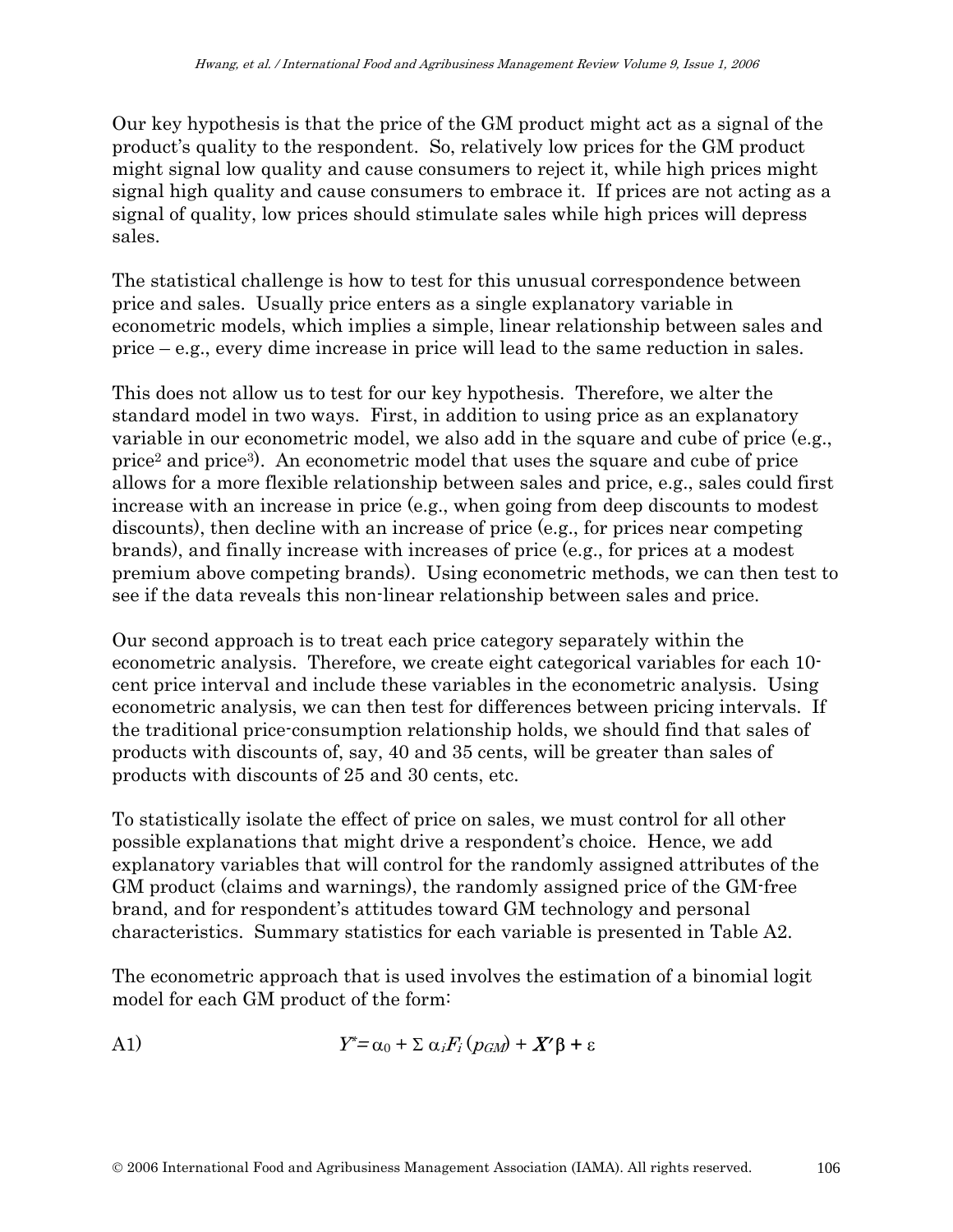where  $Y^*$  is a latent preference index that, when it is greater than zero, represents the intended purchase of the GM product (i.e., causes, Y, the observed variable, to equal one if the GM product is purchased and equal zero otherwise);  $\alpha_0$  is an intercept parameter;  $F_i(\bullet)$  is the *i*th function of the relative price of the GM brand  $(p<sub>GM</sub>)$ ;  $\alpha_i$  is the *i*th parameter associated with the *i*th function of price; **X** is a vector of all independent variables except GM brand prices; β is a conformable vector of parameters; and  $\varepsilon$  is the error term. Two general forms of the  $F_i(\bullet)$  functions were articulated in Table A2: one where dummy variables are created to represent eight different price categories and one where a polynomial in the price of the GM food is created (e.g., price<sup>2</sup> and price<sup>3</sup>). The polynomial representation is  $F_i = (DP + 40)i$ , where 40 is added to all relative prices of GM products, i.e., all prices are normalized to the lowest possible price offered, to avoid squaring a negative number.

The estimation results for each product are in Tables A3-A5. To test the hypothesis that the market share of GM products adheres to the classical downward-sloping pattern, the following hypotheses are formulated when price is represented by categorical dummy-variables:

- A2) H<sub>0</sub>:  $\alpha_i > \alpha_{i+1}$   $i = 1, 2, ..., 7$  $H_1$ :  $\alpha_i \leq \alpha_{i+1}$  *i* = 1, 2, ..., 7
- A3) H<sub>0</sub>:  $\alpha_1 = \alpha_2 = \alpha_3 = \alpha_4 = \alpha_5 = \alpha_6 = \alpha_7 = \alpha_8$  $H_1$ :  $\alpha_1 \neq \alpha_2 \neq \alpha_3 \neq \alpha_4 \neq \alpha_5 \neq \alpha_6 \neq \alpha_7 \neq \alpha_8$
- A4) H<sub>0</sub>:  $\alpha_1 = \alpha_2 = \alpha_3 = \alpha_4$  $H_1$ :  $\alpha_1 \neq \alpha_2 \neq \alpha_3 \neq \alpha_4$
- A5) H<sub>0</sub>:  $\alpha_5 = \alpha_6 = \alpha_7 = \alpha_8$  $H_1$ :  $\alpha_5 \neq \alpha_6 \neq \alpha_7 \neq \alpha_8$

The first hypothesis  $(A2)$  postulates seven separate inequalities where the parameter for each lower price category is strictly larger (i.e., more likely to induce the choice of the GM product) than the parameter for the higher, adjacent price category. Rejection of this hypothesis means that market share is not strictly downward sloping across adjacent pairs of price categories. The second hypothesis (A3) flips the approach by postulating that all price parameters are equal; rejection merely confirms all price points do not have the same effect on market share. Hypotheses (A4) and (A5) are limited versions of (A3) and test for insensitivity to price across all price discounts  $(\alpha_1 \cdot \alpha_4)$  and all price premiums  $(\alpha_5 \cdot \alpha_8)$ . Hypothesis testing results for each product category are listed in Table A6.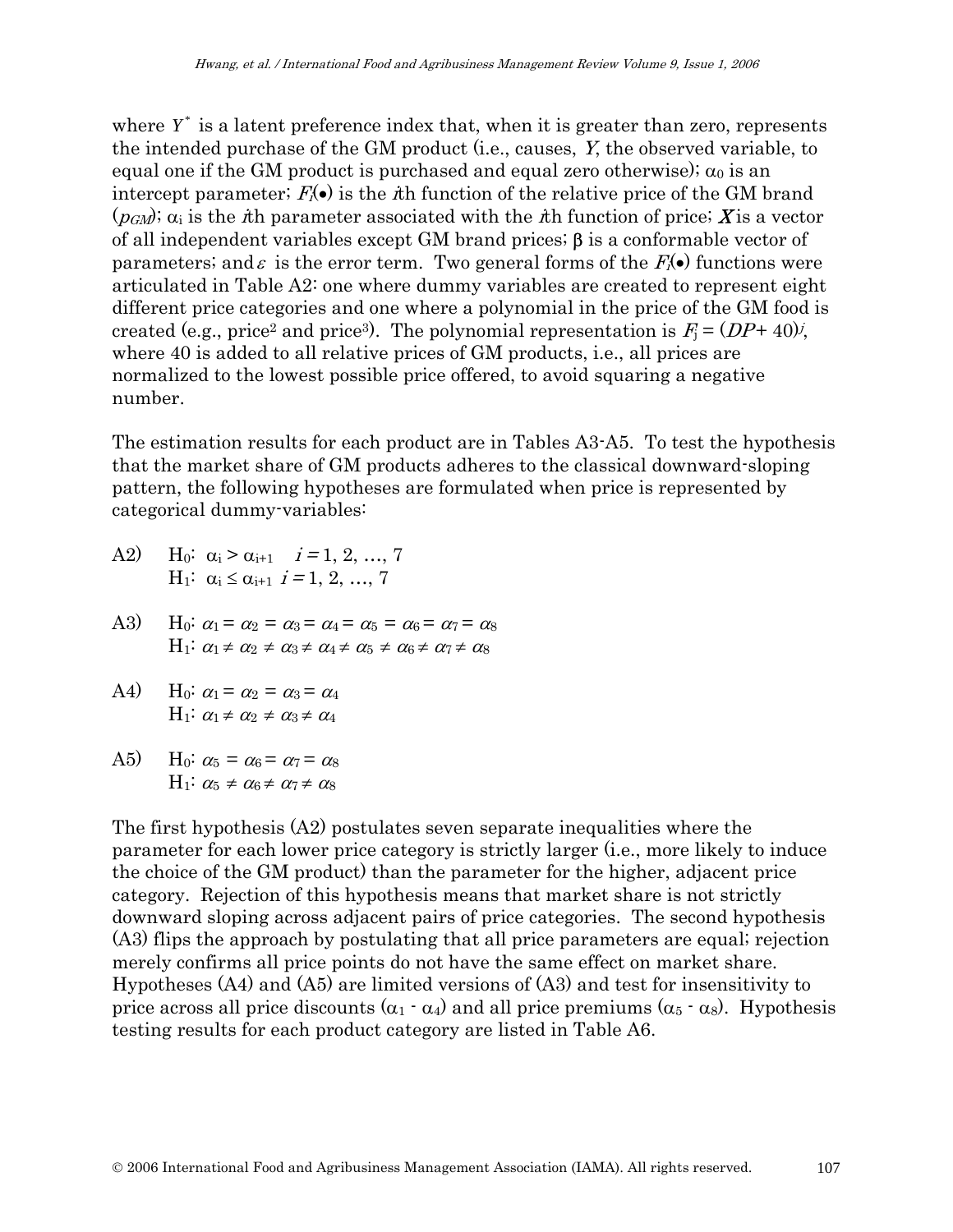| <b>rasic Le</b> Cammary Diamonto for Variables of Logic model of GM Drama Choice<br>Variable Name | Average | Share $(\%)$ | <b>MIN</b>       | <b>MAX</b> |
|---------------------------------------------------------------------------------------------------|---------|--------------|------------------|------------|
| Choice_B                                                                                          |         | 18.0         |                  |            |
| Choice_C                                                                                          |         | 21.0         |                  |            |
| Choice E                                                                                          |         | 17.0         |                  |            |
| GOV                                                                                               |         | 77.1         |                  |            |
| <b>ENV</b>                                                                                        |         | 4.8          |                  |            |
| <b>IND</b>                                                                                        |         | 7.1          |                  |            |
| <b>BANTIA</b>                                                                                     |         | 8.6          |                  |            |
| <b>CANTIA</b>                                                                                     |         | 7.2          |                  |            |
| <b>BLTHA</b>                                                                                      |         | 34.0         |                  |            |
| <b>CLTHA</b>                                                                                      |         | 33.8         |                  |            |
| <b>ELTHA</b>                                                                                      |         | 32.8         |                  |            |
| <b>BLTEA</b>                                                                                      |         | 33.4         |                  |            |
| <b>CLTEA</b>                                                                                      |         | 30.8         |                  |            |
| <b>ELTEA</b>                                                                                      |         | 34.4         |                  |            |
| <b>LBPREDA</b>                                                                                    | 2.01    |              | $\boldsymbol{0}$ | 4.62       |
| <b>LCPREDA</b>                                                                                    | 1.99    |              | $\boldsymbol{0}$ | 4.62       |
| <b>LEPREDA</b>                                                                                    | 2.14    |              | $\overline{0}$   | 4.62       |
| <b>GMCONCERN</b>                                                                                  |         | 37.7         |                  |            |
| <b>OWNBEN</b>                                                                                     | $-0.02$ |              | $-3.87$          | 2.99       |
| <b>PRODBEN</b>                                                                                    | 0.01    |              | $-3.76$          | 2.80       |
| OWNCOST                                                                                           | 0.02    |              | $-4.57$          | 2.63       |
| <b>PRODCOST</b>                                                                                   | $-0.01$ |              | $-3.91$          | 3.53       |
| <b>BREADGM</b>                                                                                    | 42.50   |              | $\overline{2}$   | 90         |
| <b>CORNGM</b>                                                                                     | 42.00   |              | $\mathbf{1}$     | 90         |
| <b>EGGSGM</b>                                                                                     | 41.50   |              | $\mathbf{1}$     | 90         |
| <b>MALE</b>                                                                                       |         | 45           |                  |            |
| RACE                                                                                              |         | 90           |                  |            |
| $AGE_30$                                                                                          |         | 9.8          | 18               | 29         |
| $AGE_70$                                                                                          |         | 17.5         | 70               | 93         |
| ED16                                                                                              |         | 22.1         |                  |            |
| $INC_L$                                                                                           |         | 4.2          |                  |            |
| INC H                                                                                             |         | 16.3         |                  |            |
| <b>CHILD</b>                                                                                      |         | 32.5         |                  |            |

Table A2: Summary Statistics for Variables of Logit model of GM Brand Choice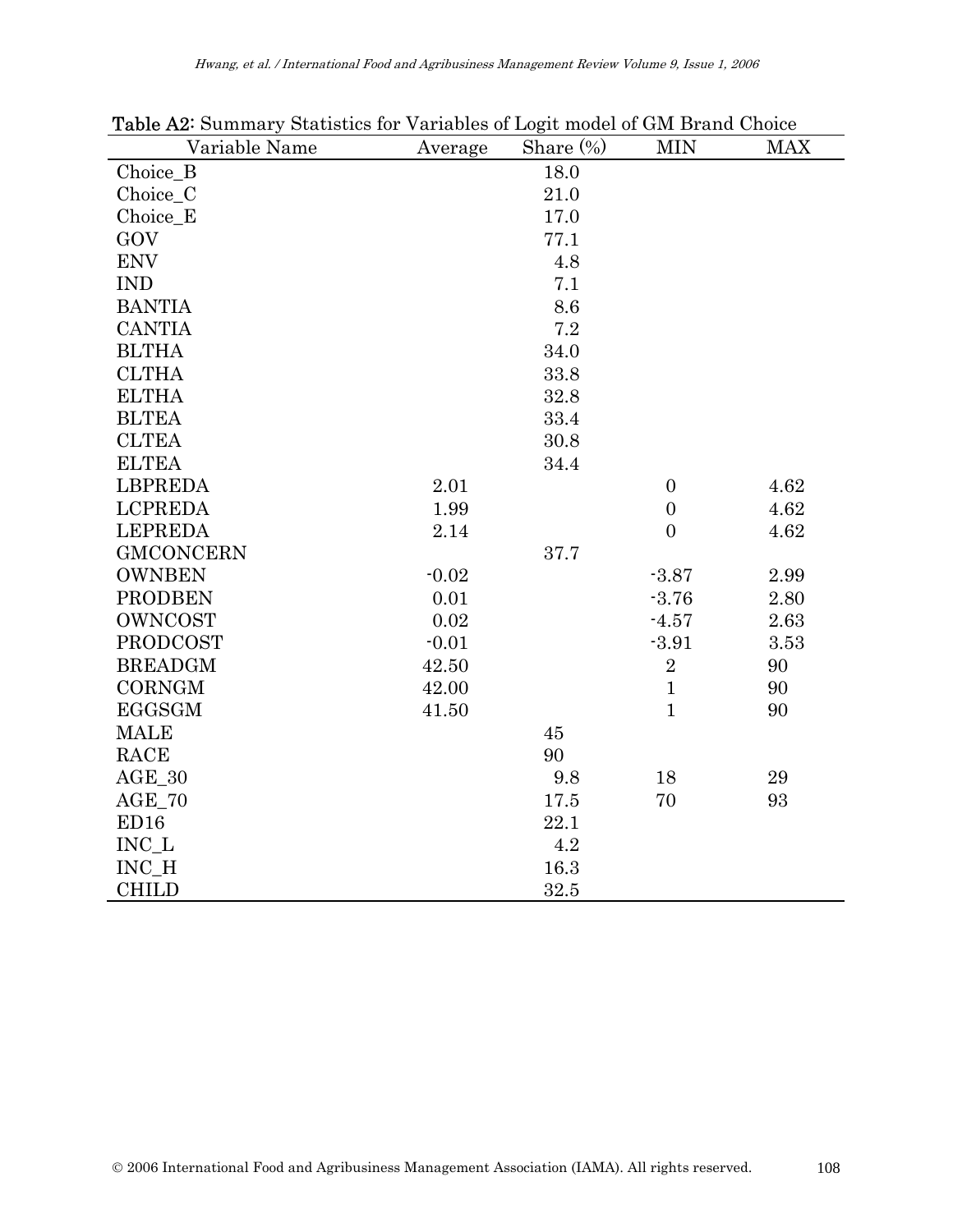| Explanatory                  | Polynomial Approach |                      | Dummy Variable Approach |                      |  |  |  |  |  |
|------------------------------|---------------------|----------------------|-------------------------|----------------------|--|--|--|--|--|
| Variable                     | Estimated           |                      | Estimated               |                      |  |  |  |  |  |
|                              | Coefficient         | t-ratio <sup>a</sup> | Coefficient             | t-ratio <sup>a</sup> |  |  |  |  |  |
| Dependent Variable: Choice_B |                     |                      |                         |                      |  |  |  |  |  |
| <b>INTERCEPT</b>             | $-2.61$             | $-6.82***$           | $\blacksquare$          |                      |  |  |  |  |  |
| DP <sub>B</sub>              | $-0.02$             | $-5.22***$           |                         |                      |  |  |  |  |  |
| $D_{B, 40}$                  |                     |                      | $-2.14$                 | $-5.22***$           |  |  |  |  |  |
| $D_{B,30}$                   |                     |                      | $-1.97$                 | $-4.79***$           |  |  |  |  |  |
| $D_{B, 20}$                  |                     |                      | $-2.37$                 | $-5.40***$           |  |  |  |  |  |
| $D_{B, 10}$                  |                     |                      | $-2.34$                 | $-5.58***$           |  |  |  |  |  |
| $D_{B, 5}$                   |                     |                      | $-2.89$                 | $-6.51***$           |  |  |  |  |  |
| $D_{B, 15}$                  |                     |                      | $-2.93$                 | $-6.42***$           |  |  |  |  |  |
| $D_{B, 25}$                  |                     |                      | $-3.09$                 | $-6.70***$           |  |  |  |  |  |
| $D_{B, 35}$                  |                     |                      | $-3.16$                 | $-6.85***$           |  |  |  |  |  |
| <b>DPNGMB</b>                | 0.01                | $1.90*$              | 0.01                    | $1.90*$              |  |  |  |  |  |
| GOV                          | 0.44                | $1.65*$              | 0.44                    | 1.64                 |  |  |  |  |  |
| <b>ENV</b>                   | $-0.37$             | $-0.71$              | $-0.33$                 | $-0.64$              |  |  |  |  |  |
| <b>IND</b>                   | $-0.09$             | $-0.23$              | $-0.09$                 | $-0.21$              |  |  |  |  |  |
| <b>BANTIA</b>                | 1.06                | $3.81***$            | 1.02                    | $3.63***$            |  |  |  |  |  |
| <b>BLTHA</b>                 | $-0.58$             | $-3.07***$           | $-0.57$                 | $-3.02***$           |  |  |  |  |  |
| <b>BLTEA</b>                 | $-0.30$             | $-1.64$              | $-0.29$                 | $-1.61$              |  |  |  |  |  |
| <b>LBPREDA</b>               | 0.29                | $6.68***$            | 0.30                    | $6.64***$            |  |  |  |  |  |
| <b>GMCONCERN</b>             | $-0.60$             | $-3.41***$           | $-0.61$                 | $-3.45***$           |  |  |  |  |  |
| <b>OWNBEN</b>                | $-3.10E-03$         | $-0.05$              | $-0.01$                 | $-0.16$              |  |  |  |  |  |
| <b>PRODBEN</b>               | 3.47E-03            | 0.06                 | 0.01                    | 0.16                 |  |  |  |  |  |
| <b>OWNCOST</b>               | $-0.16$             | $-2.54**$            | $-0.16$                 | $-2.58***$           |  |  |  |  |  |
| <b>PRODCOST</b>              | 0.16                | $2.53**$             | 0.16                    | $2.57**$             |  |  |  |  |  |
| <b>BREADGM</b>               | 0.01                | 1.60                 | 0.01                    | 1.54                 |  |  |  |  |  |
| <b>MALE</b>                  | $-0.03$             | $-0.21$              | $-0.04$                 | $-0.28$              |  |  |  |  |  |
| <b>RACE</b>                  | 1.53E-03            | 1.52                 | 1.61E-03                | 1.60                 |  |  |  |  |  |
| $\text{AGE}\_30$             | $-0.82$             | $-2.21**$            | $-0.83$                 | $-2.26**$            |  |  |  |  |  |
| $AGE_70$                     | 0.23                | 1.17                 | 0.22                    | 1.10                 |  |  |  |  |  |
| ED <sub>16</sub>             | 0.46                | $2.53**$             | 0.46                    | $2.53**$             |  |  |  |  |  |
| $\rm INC\_L$                 | $-0.01$             | $-0.05$              | $-0.02$                 | $-0.11$              |  |  |  |  |  |
| INC_H                        | 0.01                | 0.05                 | 0.02                    | 0.11                 |  |  |  |  |  |
| <b>CHILD</b>                 | $-1.56E-03$         | $-2.00**$            | $-1.65E-03$             | $-2.12**$            |  |  |  |  |  |

Table A3: Regression Results for Bread (binary logit) (N=1,336)

 $a^*, *^*, **:$  significant at the ten, five, and one % level, respectively.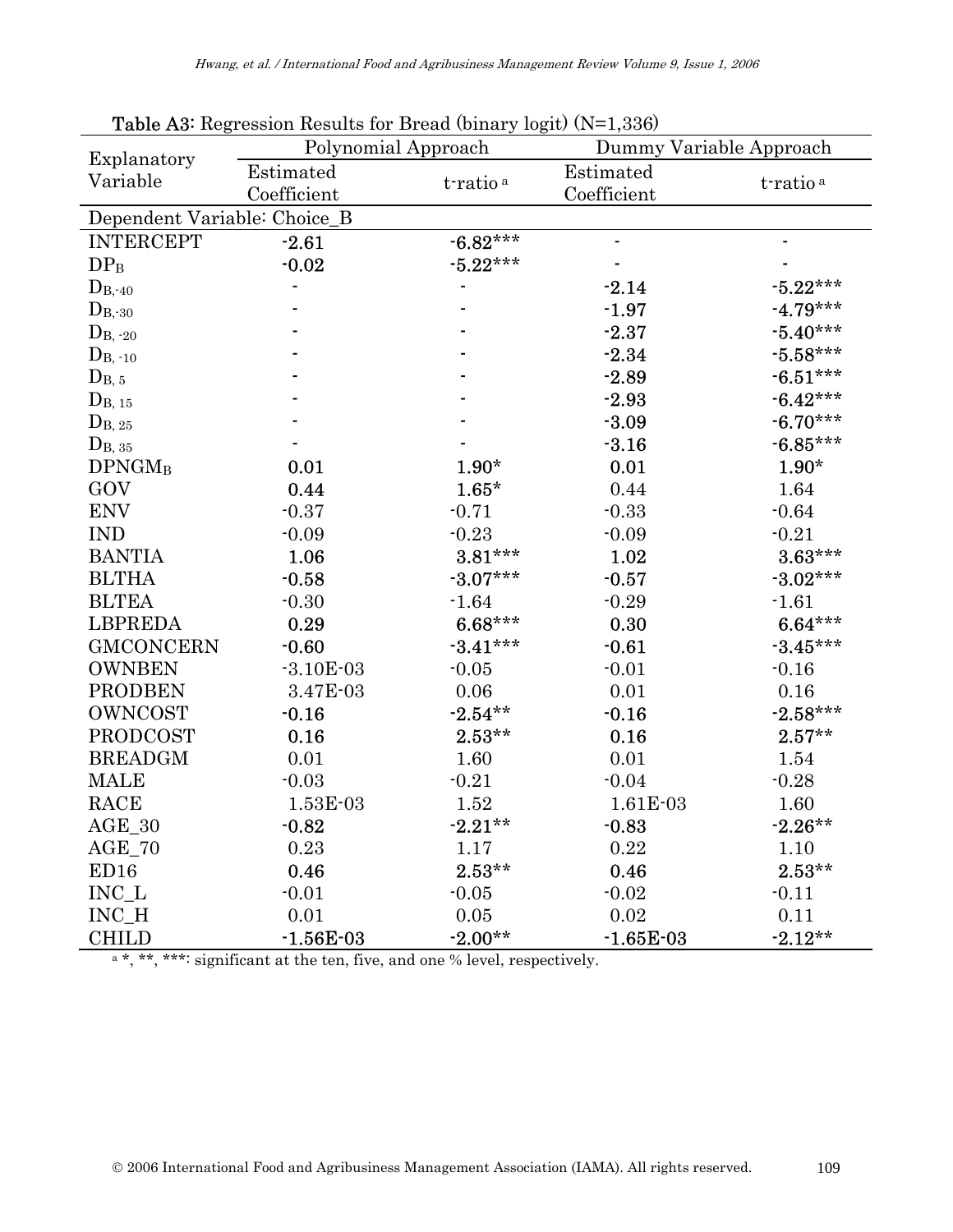| Explanatory                  | $\sim$<br>Polynomial Approach                    |            | Dummy Variable Approach  |                      |  |  |  |
|------------------------------|--------------------------------------------------|------------|--------------------------|----------------------|--|--|--|
| Variable                     | Estimated<br>t-ratio <sup>a</sup><br>Coefficient |            | Estimated<br>Coefficient | t-ratio <sup>a</sup> |  |  |  |
| Dependent Variable: Choice_C |                                                  |            |                          |                      |  |  |  |
| <b>INTERCEPT</b>             | $-1.82$                                          | $-3.55***$ |                          |                      |  |  |  |
| DP <sub>C</sub>              | $0.05\,$                                         | 1.64       |                          |                      |  |  |  |
| $DPc_SQ$                     | $-1.89E-03$                                      | $-2.00**$  |                          |                      |  |  |  |
| DP <sub>C</sub> TR           | 1.53E-05                                         | $1.95*$    |                          |                      |  |  |  |
| $D_{C,40}$                   |                                                  |            | $-1.66$                  | $-3.46***$           |  |  |  |
| $D_{C,30}$                   |                                                  |            | $-1.43$                  | $-3.01***$           |  |  |  |
| $D_{C, 20}$                  |                                                  |            | $-1.48$                  | $-2.93***$           |  |  |  |
| $D_{C, -10}$                 |                                                  |            | $-1.41$                  | $-2.91***$           |  |  |  |
| $D_{C, 5}$                   |                                                  |            | $-1.94$                  | $-3.76***$           |  |  |  |
| $D_{\rm C,~15}$              |                                                  |            | $-2.17$                  | $-4.30***$           |  |  |  |
| $D_{C, 25}$                  |                                                  |            | $-2.17$                  | $-4.00***$           |  |  |  |
| $D_{C, 35}$                  |                                                  |            | $-1.94$                  | $-4.03***$           |  |  |  |
| DPNGM <sub>C</sub>           | 1.76E-03                                         | 0.48       | 1.87E-03                 | 0.51                 |  |  |  |
| GOV                          | 0.11                                             | 0.36       | 0.10                     | 0.34                 |  |  |  |
| <b>ENV</b>                   | $-0.22$                                          | $-0.39$    | $-0.26$                  | $-0.47$              |  |  |  |
| <b>IND</b>                   | $-1.40$                                          | $-2.09**$  | $-1.45$                  | $-2.15**$            |  |  |  |
| <b>CANTIA</b>                | 0.59                                             | $1.65*$    | 0.58                     | 1.62                 |  |  |  |
| <b>CLTHA</b>                 | $-0.66$                                          | $-2.85***$ | $-0.67$                  | $-2.85***$           |  |  |  |
| <b>CLTEA</b>                 | $-0.26$                                          | $-1.21$    | $-0.26$                  | $-1.20$              |  |  |  |
| <b>LCPREDA</b>               | 0.24                                             | $4.81***$  | 0.24                     | $4.86***$            |  |  |  |
| <b>GMCONCERN</b>             | $-0.45$                                          | $-2.08**$  | $-0.45$                  | $-2.06**$            |  |  |  |
| <b>OWNBEN</b>                | 0.11                                             | 1.55       | 0.12                     | 1.62                 |  |  |  |
| <b>PRODBEN</b>               | $-0.11$                                          | $-1.55$    | $-0.12$                  | $-1.62$              |  |  |  |
| <b>OWNCOST</b>               | $-0.14$                                          | $-1.93*$   | $-0.14$                  | $-1.88*$             |  |  |  |
| <b>PRODCOST</b>              | 0.14                                             | $1.93*$    | 0.14                     | $1.87*$              |  |  |  |
| <b>CORNGM</b>                | $-1.19E-03$                                      | $-0.22$    | $-8.68E - 04$            | $-0.16$              |  |  |  |
| <b>MALE</b>                  | 0.28                                             | 1.44       | 0.29                     | 1.50                 |  |  |  |
| RACE                         | $-2.48E - 05$                                    | $-0.02$    | $-6.94E-05$              | $-0.06$              |  |  |  |
| $AGE_30$                     | 0.04                                             | 0.10       | 0.03                     | 0.07                 |  |  |  |
| $AGE_70$                     | 0.31                                             | 1.22       | 0.30                     | 1.18                 |  |  |  |
| ED16                         | 0.33                                             | 1.53       | 0.32                     | 1.50                 |  |  |  |
| $INC_L$                      | 0.26                                             | 1.15       | 0.26                     | 1.12                 |  |  |  |
| INC_H                        | $-0.26$                                          | $-1.16$    | $-0.26$                  | $-1.12$              |  |  |  |
| <b>CHILD</b>                 | 9.98E-04                                         | 0.66       | $1.02E-03$               | 0.68                 |  |  |  |

Table A4: Regression Results Corn (binary logit) (N=793)

 $e^*$ , \*\*, \*\*\*: significant at the ten, five, and one % level, respectively.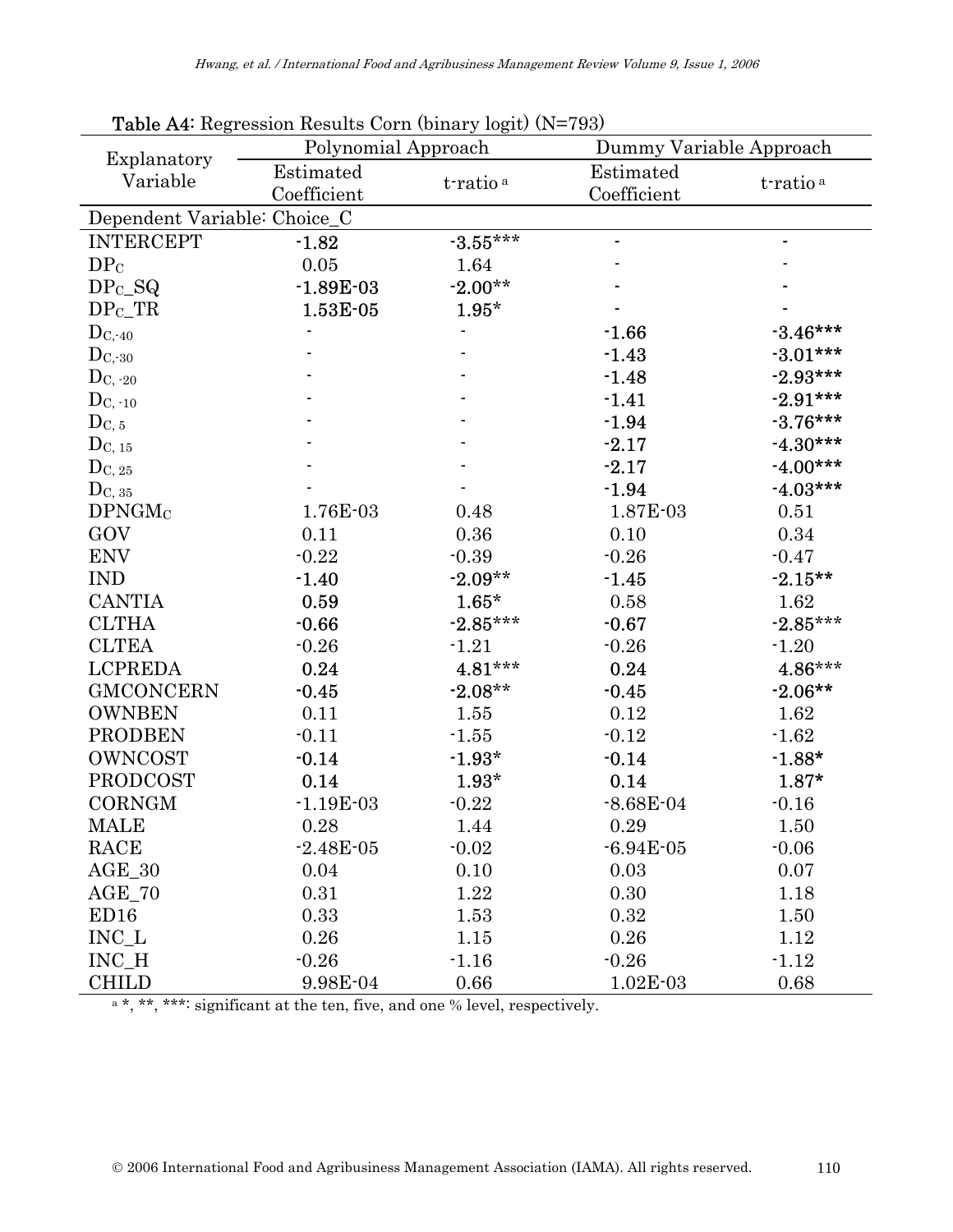|                              | <b>radic rio.</b> He gression hessiles for $\mu$ ggs (binary logie) (1) |                      | $\boldsymbol{v}$        |                      |  |  |  |
|------------------------------|-------------------------------------------------------------------------|----------------------|-------------------------|----------------------|--|--|--|
|                              | Polynomial Approach                                                     |                      | Dummy Variable Approach |                      |  |  |  |
| Explanatory                  | Estimated                                                               | t-ratio <sup>a</sup> | Estimated               | t-ratio <sup>a</sup> |  |  |  |
| Variable                     | Coefficient                                                             |                      | Coefficient             |                      |  |  |  |
| Dependent Variable: Choice_E |                                                                         |                      |                         |                      |  |  |  |
| <b>INTERCEPT</b>             | $-2.11$                                                                 | $-4.68***$           | $\blacksquare$          |                      |  |  |  |
| DP <sub>E</sub>              | $-0.01$                                                                 | $-2.98***$           |                         |                      |  |  |  |
| $D_{E, 40}$                  |                                                                         |                      | $-1.78$                 | $-3.60***$           |  |  |  |
| $D_{E,30}$                   |                                                                         |                      | $-1.82$                 | $-3.64***$           |  |  |  |
| $D_{E, 20}$                  |                                                                         |                      | $-1.70$                 | $-3.27***$           |  |  |  |
| $D_{\mathrm{E},-10}$         |                                                                         |                      | $-2.18$                 | $-4.30***$           |  |  |  |
| $D_{E, 5}$                   |                                                                         |                      | $-1.92$                 | $-3.80***$           |  |  |  |
| $D_{E, 15}$                  |                                                                         |                      | $-2.32$                 | $-4.45***$           |  |  |  |
| $D_{E, 25}$                  |                                                                         |                      | $-2.62$                 | $-4.81***$           |  |  |  |
| $D_{E, 35}$                  |                                                                         |                      | $-2.47$                 | $-4.64***$           |  |  |  |
| DPNGM <sub>E</sub>           | 0.01                                                                    | $2.91***$            | 0.01                    | $2.88***$            |  |  |  |
| GOV                          | 0.45                                                                    | 1.32                 | 0.46                    | 1.34                 |  |  |  |
| <b>ENV</b>                   | 0.06                                                                    | 0.11                 | 0.07                    | 0.12                 |  |  |  |
| <b>IND</b>                   | $-0.23$                                                                 | $-0.42$              | $-0.23$                 | $-0.42$              |  |  |  |
| <b>ELTHA</b>                 | $-0.21$                                                                 | $-0.96$              | $-0.21$                 | $-0.96$              |  |  |  |
| <b>ELTEA</b>                 | $-0.42$                                                                 | $-1.86*$             | $-0.42$                 | $-1.87*$             |  |  |  |
| <b>LEPREDA</b>               | 0.20                                                                    | 4.35***              | 0.20                    | 4.31***              |  |  |  |
| <b>GMCONCERN</b>             | $-0.56$                                                                 | $-2.80***$           | $-0.56$                 | $-2.80***$           |  |  |  |
| <b>OWNBEN</b>                | 0.14                                                                    | $1.98**$             | 0.13                    | $1.89*$              |  |  |  |
| <b>PRODBEN</b>               | $-0.14$                                                                 | $-1.98**$            | $-0.13$                 | $-1.89*$             |  |  |  |
| <b>OWNCOST</b>               | $-0.15$                                                                 | $-2.15**$            | $-0.15$                 | $-2.15**$            |  |  |  |
| <b>PRODCOST</b>              | 0.15                                                                    | $2.15**$             | 0.15                    | $2.15***$            |  |  |  |
| <b>EGGSGM</b>                | 0.01                                                                    | 0.94                 | 4.16E-03                | 0.83                 |  |  |  |
| <b>MALE</b>                  | $-0.02$                                                                 | $-0.08$              | $-0.02$                 | $-0.10$              |  |  |  |
| <b>RACE</b>                  | 8.02E-05                                                                | 0.10                 | $-4.93E-06$             | $-0.01$              |  |  |  |
| $AGE_30$                     | $-0.41$                                                                 | $-1.20$              | $-0.38$                 | $-1.10$              |  |  |  |
| $AGE_70$                     | $-0.34$                                                                 | $-1.29$              | $-0.34$                 | $-1.27$              |  |  |  |
| ED <sub>16</sub>             | 0.01                                                                    | $0.06\,$             | 0.02                    | 0.11                 |  |  |  |
| INC L                        | 0.19                                                                    | 0.79                 | 0.19                    | 0.81                 |  |  |  |
| INC_H                        | $-0.19$                                                                 | $-0.79$              | $-0.19$                 | $-0.81$              |  |  |  |
| <b>CHILD</b>                 | $-1.69E - 04$                                                           | $-0.20$              | $-7.30E - 05$           | $-0.08$              |  |  |  |

Table A5: Regression Results for Eggs (binary logit) (N=950)

 $a^*,$  \*\*, \*\*\*: significant at the ten, five, and one % level, respectively.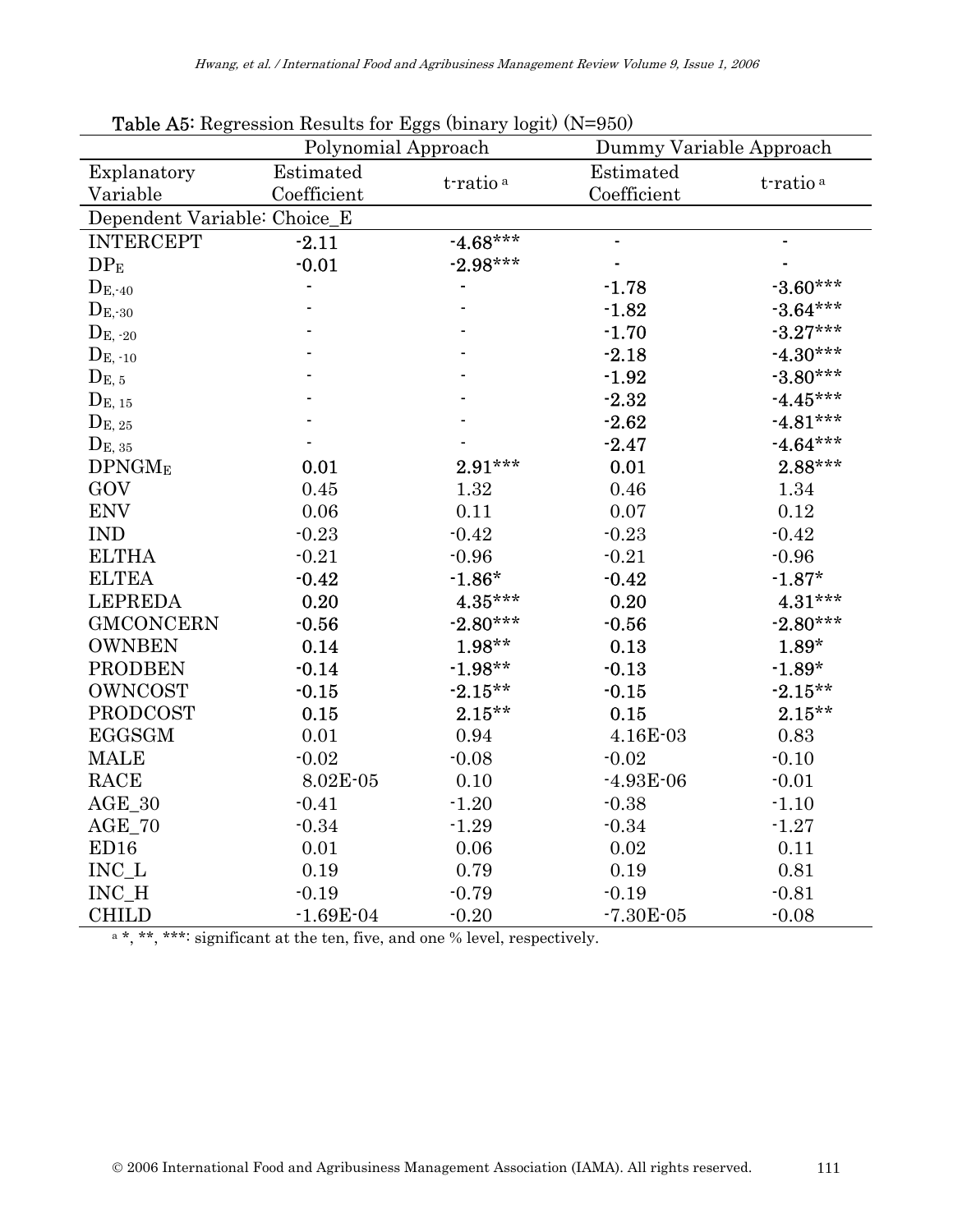| Hypothesis                                                                                                                                                                                                                           | i              | <b>Bread</b> | Corn     | Eggs  | Critical Values                                   |
|--------------------------------------------------------------------------------------------------------------------------------------------------------------------------------------------------------------------------------------|----------------|--------------|----------|-------|---------------------------------------------------|
|                                                                                                                                                                                                                                      |                | 0.39         | 0.45     | 0.02  |                                                   |
|                                                                                                                                                                                                                                      | $\overline{2}$ | 2.16         | 0.02     | 0.14  |                                                   |
|                                                                                                                                                                                                                                      | 3              | 0.01         | 0.04     | 1.87  | 3.84(5%)<br>2.71(10%)                             |
| $i=1,\Lambda$ ,7<br>(3) H <sub>0</sub> : $\alpha_i > \alpha_{i+1}$ H <sub>1</sub> : $\alpha_i \leq \alpha_{i+1}$                                                                                                                     | $\overline{4}$ | $3.36*$      | 2.08     | 0.54  |                                                   |
|                                                                                                                                                                                                                                      | $\overline{5}$ | 0.02         | 0.31     | 1.23  |                                                   |
|                                                                                                                                                                                                                                      | 6              | 0.18         | 4.40E-05 | 0.57  |                                                   |
|                                                                                                                                                                                                                                      | 7              | 0.43         | 0.32     | 0.12  |                                                   |
| (4) H <sub>0</sub> : $\alpha_1 = \alpha_2 = \alpha_3 = \alpha_4 = \alpha_5 = \alpha_6 = \alpha_7 = \alpha_8$<br>$H_1$ : $\alpha_1 \neq \alpha_2 \neq \alpha_3 \neq \alpha_4 \neq \alpha_5 \neq \alpha_6 \neq \alpha_7 \neq \alpha_8$ |                | $31.76**$    | 9.94     | 11.39 | [1.69, 16.01](5%)<br>[2.17,<br>$14.06$ ] $(10\%)$ |
| (5) H <sub>0</sub> : $\alpha_1 = \alpha_2 = \alpha_3 = \alpha_4$<br>$H_1$ : $\alpha_1 \neq \alpha_2 \neq \alpha_3 \neq \alpha_4$                                                                                                     |                | 2.97         | 0.65     | 2.42  | [0.22, 9.35](5%)<br>$[0.35, 7.81](10\%)$          |
| (6) H <sub>0</sub> : $\alpha_5 = \alpha_6 = \alpha_7 = \alpha_8$<br>H1: $\alpha_{5} \neq \alpha_{6} \neq \alpha_{7} \neq \alpha_{8}$                                                                                                 |                | 0.81         | 0.64     | 3.44  | [0.22, 9.35](5%)<br>[0.35, 7.81](10%)             |

#### Table A6: Likelihood Ratio Test Results

\*,\*\* signifies the hypothesis is rejected at the ten and five % level, respectively.

The null hypothesis in  $(A2)$ , i.e., uniform downward-sloping demand across price categories, is rejected at the ten percent significance level for all adjacent price points of all products except for *i* = 4 in the bread category, which means that downward-sloping demand between the price categories of [-\$0.10, -\$0.05] and [\$0.05, \$0.10] cannot be rejected. For all other adjacent price points and all products, cheaper GM products are not significantly more likely to be chosen than ones slightly more expensive.

The null hypothesis of (A3), i.e., equivalence of the effect of all price categories on purchase decisions, is rejected at the ten percent significance level only in the bread category. It suggests that there is significant sensitivity of choice to price in the bread category but not much price sensitivity in the corn and egg categories. The null hypotheses of  $(A4)$  and  $(A5)$  refine the results by validating that, across all relative prices that share the same sign, there is no significant difference in market share's response across price categories. Taken together the test results suggest that a downward sloping relationship is not present for most products and, for the one category in which demand slopes downward in some price regions, it is only significant when crossing the threshold from prices that are greater than the normal brand's reference price to prices that are less than the reference price.

Despite a lack of price category by price category change in market share, a simpler regression featuring choice as a linear function of price may reveal the expected negative relationship. Therefore, a second approach to examining the slope of demand is used: we test for the significance of higher-order terms in polynomial representations of GM price, i.e., to see if the price<sup>2</sup> and price<sup>3</sup> terms are statistically significant. For the model of GM bread and GM egg choices, however,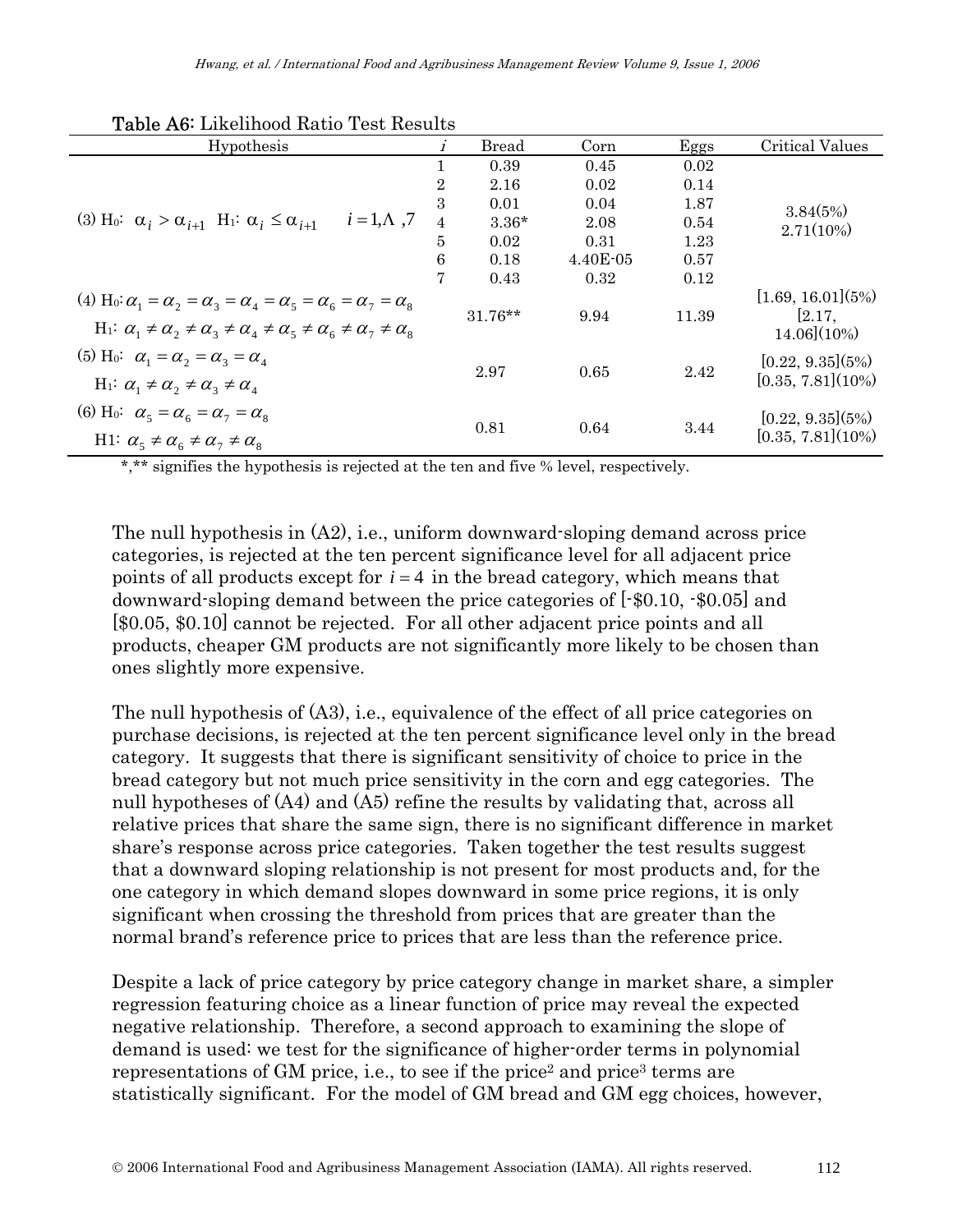only the linear relative price variables  $(DP_B$  and  $DP_E)$  were significant; results featuring higher order terms are omitted.  $DP_B$  and  $DP_E$  affected consumer choices of GM bread and eggs in negative manner, which is consistent with standard theory and suggests that the role of price in signaling quality is not strong enough to cause a curvilinear relationship between price and market share.

For the model of the GM frozen corn choice, the square and cube of the relative price of GM corn are significant  $(DP_C_SQ$  and  $DP_CTR$ , respectively). This suggests the possibility of a significant, curvilinear change in the consumption pattern as price changes. At lower prices, the probability of choosing the GM corn decreases even if price is lowered further. However, the probability of choosing GM corn increases at higher prices when price is raised further. This retains the basic shape observed from the raw data plot in figure 2. The ability of such a cubic relationship to hold beyond the narrow price range explored is, of course, highly questionable. Minimally as price continues toward zero market share can go no lower than zero, while, at very high prices, market share will suffer.

#### **Discussion**

Taking the results from the price-category approach and the polynomial approach together, there appears to be some evidence that demand for the GM products does not uniformly decrease with price. The most convincing evidence exists for GM corn: both the dummy variable and polynomial approaches reject uniform, downward sloping demand. The weakest case exists for GM bread: the dummy variable approach suggests demand drops going from categories featuring price discounts to categories featuring price premiums and no higher-order terms are significant in the polynomial approach. An intermediate case exists for GM eggs: the dummy variable approach finds no case for downward sloping demand in price while the polynomial case finds no significance for higher-order terms.

While there is some evidence against a downward-sloping demand in price, one may argue that factors other than price-quality signals drive this lack of adherence to the classical case. One argument could be that respondents faced hypothetical choices and, hence, did not seriously weigh price when contemplating GM product choice. Indeed, such critiques of hypothetical questionnaires are common in the early literature concerning hypothetical choices. However, more recent research involving parallel hypothetical and market decisions suggests that analysis of hypothetical choices provide an unbiased view of individual preferences in many settings, particularly those involving familiar private goods, though estimates are typically noisier, i.e., individual parameter estimates have a greater variance (Louviere et al. 1999).

Our own data suggest that respondents did treat price variables seriously: the price of non-GM products, which are presented to the same respondents in the same